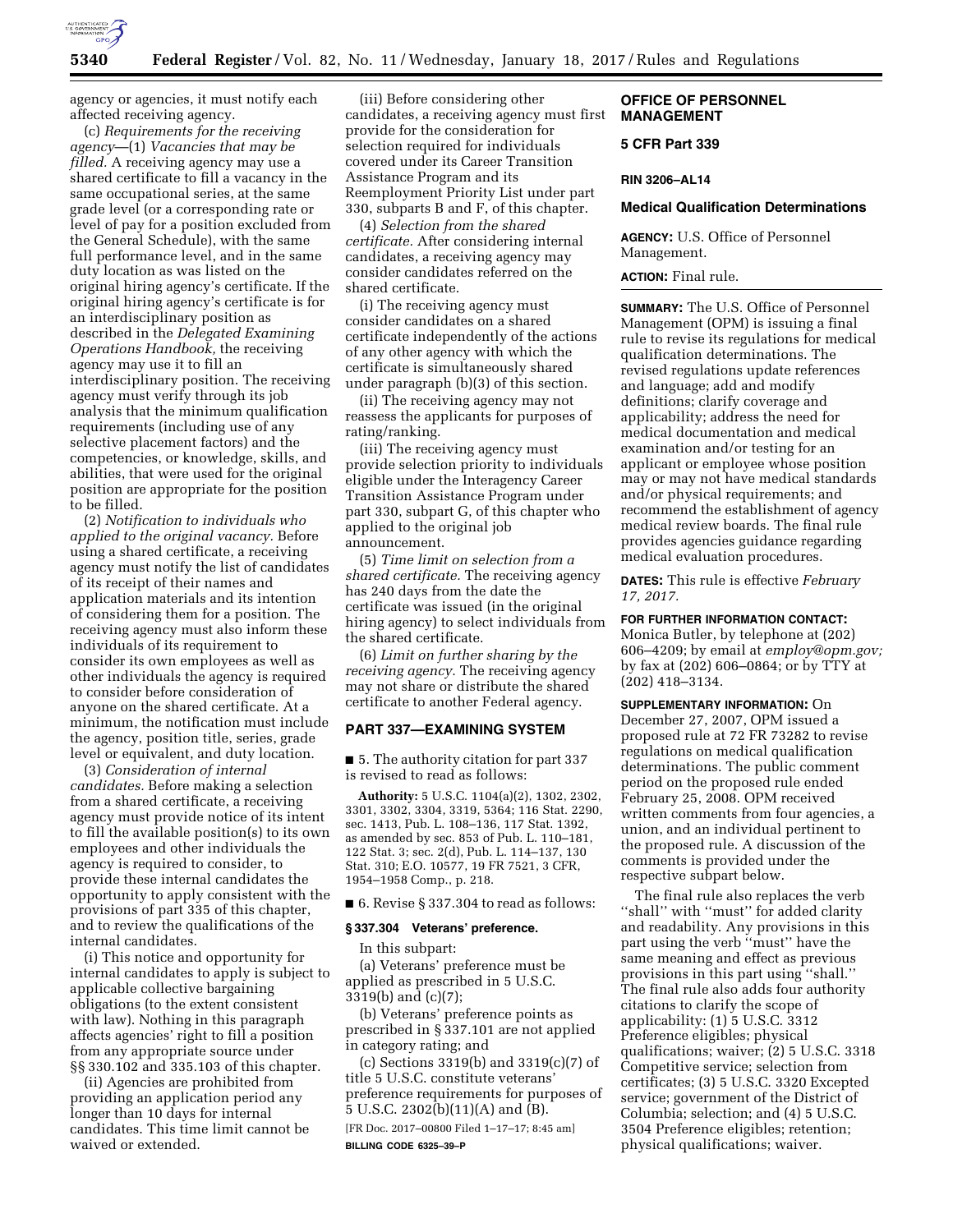# **Summary**

# *Background—Summary*

The summary covers the basis for OPM issuance of the final rule and outlines the revisions that have been made to its regulations for medical qualification determinations.

## **Subpart A**

# *Background—Subpart A*

Subpart A covers general information. The proposed subpart A added wording to clarify applicability of this regulation to excepted service positions; updated references to the Rehabilitation Act of 1973, as amended (Rehabilitation Act), and to portions of the Americans with Disabilities Act (ADA) of 1990, as amended by the ADA Amendments Act of 2008 (ADAAA), that are applicable to the Federal Government through the Rehabilitation Act; added examples to the definition in § 339.104 of ''medical evaluation program''; added the definition of ''medical restriction,'' and separated and moved definitions of ''subtle incapacitation'' and ''sudden incapacitation.''

In response to the comments on the proposed rule, which are discussed below, we have revised subpart A to—

(1) Retain an example regarding removal of a preference eligible in § 339.101.

(2) Replace the word ''suitable'' with ''appropriate'' in § 339.102(c) to more accurately reflect the proper administrative action that an agency may render when an individual fails to meet an established condition of employment and to avoid confusion with suitability determinations.

(3) Add language to § 339.102(c) that failure of an applicant to be examined, after a tentative job offer is extended, may result in an applicant not being considered further for the position.

(4) Add language to  $\S 339.102(c)$  that failure of an applicant, who received a tentative offer of employment, to provide medical documentation requested by the agency medical review officer or related hiring agency medical or human resources personnel, following a pre-placement medical examination, may result in an applicant not being considered further for the position.

(5) Add the term ''applicant'' where appropriate in subpart A.

(6) Revise § 339.103 to remove the phrase ''to the extent consistent with'' from the section in the proposed rule on compliance with disability laws and regulations. The new language clarifies that the statutory provisions of the Rehabilitation Act and the ADA apply to actions under this section.

(7) Correct the reference to the definition of ''qualified individual with a disability'' in § 339.103.

(8) Clarify the definitions of ''medical documentation'' and ''medical restriction'' in § 339.104.

(9) Add the definition of ''medical surveillance'' in § 339.104. (10) Clarify the definition of ''physical

requirement'' in § 339.104.

# *Discussion of Comments—Subpart A*

#### Section 339.101

One agency stated that § 339.101 of the current regulation provides an example, ''removal of a preference eligible employee in the excepted service under part 752,'' of a situation when medical issues arise in connection with an OPM regulation that governs a particular personnel decision. The agency stated the example did not appear in the proposed rule and recommended that it be retained because the example provides clarity. OPM agrees this example assists the reader in understanding the intent of the regulation and is retaining that example in the final § 339.101.

#### Section 339.102

One agency proposed adding the term ''physical fitness standards or testing'' to § 339.102(c). The agency rationale was that this change clarifies the applicability of this provision. OPM has decided not to accept this comment. As discussed below, OPM has decided to remove the terms ''physical fitness standards'' and ''physical fitness testing'' from the final rule at this time.

One agency proposed amending the language in proposed § 339.102(c) to delete the word ''suitable'' and replace it with the word ''indicated.'' The word ''suitable'' was contained in the portion of the proposed rule that read failure to meet properly established medical standards or physical requirement under this part means that the applicant or employee is not qualified for the position unless a waiver or reasonable accommodation is ''suitable.'' The rationale of the commenter was that the word ''indicated'' more accurately reflected the appropriate administrative action that an agency may render when an individual fails to meet an established condition of employment. OPM agrees with the agency that the word ''suitable'' could lead to confusion, especially in relation to the suitability function administered by OPM pursuant to part 731 of this title. Instead of the word ''indicated,'' however, OPM has revised the section with the word ''appropriate.'' The use of the word ''appropriate'' makes it clear

that a waiver or a reasonable accommodation under § 339.102(c) must meet certain conditions. OPM also revised the sentence to ''reasonable accommodation or a waiver is appropriate'' to track the order of the citations.

OPM included an additional clarification to § 339.102(c) by adding the phrase ''which may include psychological'' after ''medical'' to the sentence noting, when there are established medical standards and/or physical requirements for the position, the failure of an applicant to be examined may result in an applicant no longer being considered for the position. OPM receives frequent inquiries from agencies relative to proper handling of such instances. This clarification will enable Federal agencies to obtain applicants' cooperation with examination requirements in appropriate circumstances. This additional language also informs the reader of the possible scope of an agency-offered examination as well as the consequences of refusal to report. The provision now clearly states that such failure may be a basis for the agency to determine the applicant is not qualified when there are established medical (which may include psychological) standards and/or, physical requirements for the position.

OPM included an additional clarification to § 339.102(c) that failure of an applicant to provide medical documentation requested by the hiring agency medical or human resources personnel as part of a pre-placement medical examination also may result in an applicant not being considered further for the position. OPM receives inquiries from agencies relative to proper handling of such instances, and this clarification will enable Federal agencies to obtain applicant cooperation with appropriate examination requirements and prevent delays in filling critical vacancies. In addition, after a tentative job offer, agencies may request relevant documentation to determine whether there is a medical condition that will affect safe and efficient performance of the essential duties of the position. The clarifying language in this provision informs the reader of the consequences of failure to submit requested medical documentation.

#### Section 339.103

One agency requested that the definition of ''qualified individual with a disability'' in proposed § 339.103 be corrected, noting that the section misquoted 29 CFR 1630.2(r), which relates to the definition of direct threat.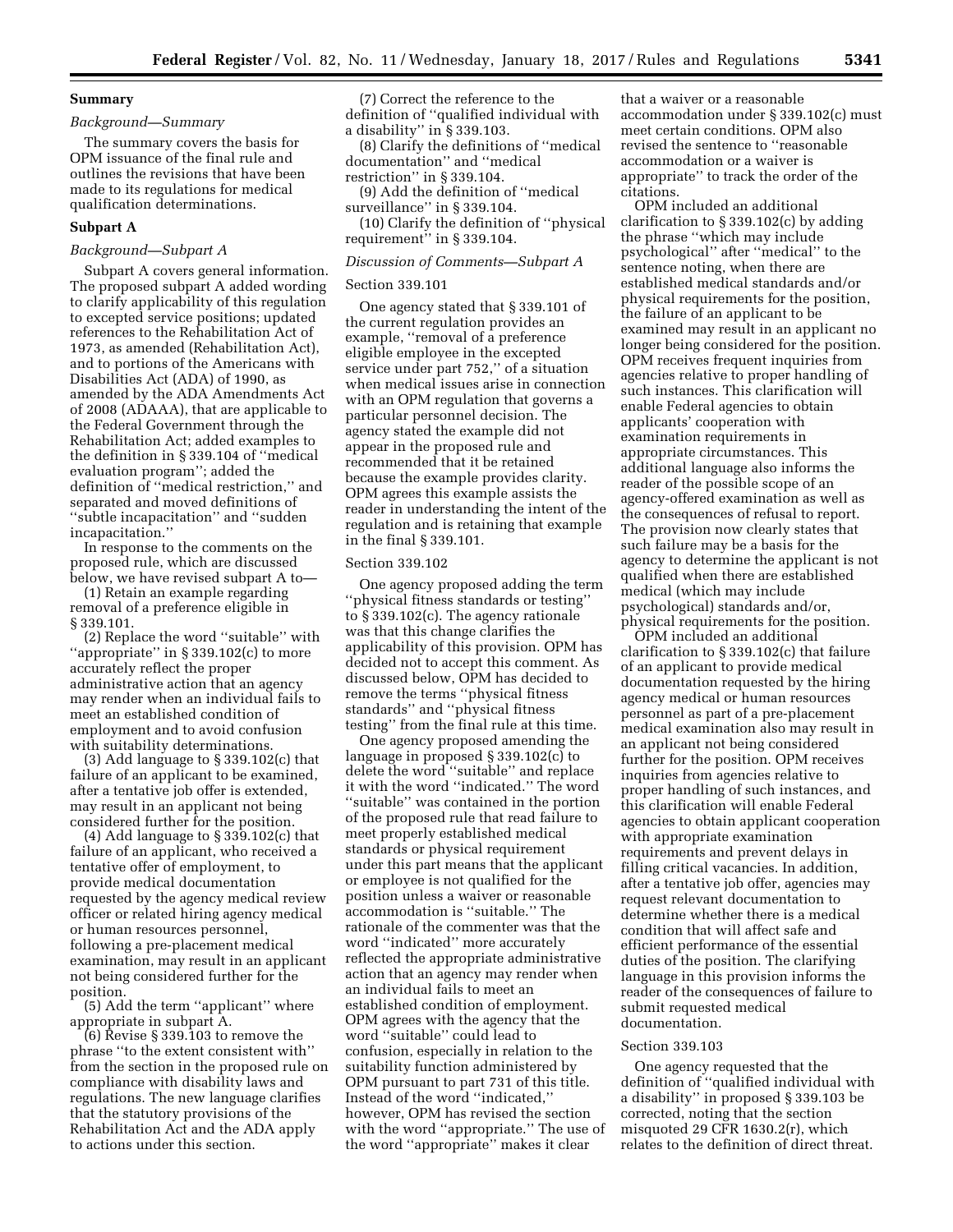OPM agrees that the proposed rule inadvertently referenced 29 CFR 1630.2(r). OPM also notes that citing to specific regulations of other agencies within this part poses a risk of future ambiguity because the text of the cited regulations are subject to change, as has occurred with the existing provisions. The final rule has been revised to reference the definition of ''qualified individual with a disability'' contained within the Rehabilitation Act, as amended, and the ADA, as amended as well as their implementing regulations for the Federal sector. In interpreting the meaning of these statutes, agencies can and should refer to current regulations and guidance promulgated pursuant to these Acts, see, *e.g.,* 29 CFR part 1630, as well as case law construing these Acts, in consultation with agency counsel.

One agency recommended the term ''applicants'' be added along with ''employees'' to § 339.103. The agency noted that 29 CFR 1630.13 included references to both applicants and employees. As revised, § 339.103 no longer makes reference to either employees or applicants. OPM still agrees, however, that including applicants in the final rule was appropriate and has revised the entire rule accordingly.

One agency recommended revising the language in proposed § 339.103 to remove the phrase ''to the extent consistent with'' from the section in the proposed rule on compliance with disability laws and regulations. The section stated ''the Equal Employment Opportunity Commission (EEOC) has issued regulations covering the equal employment provisions of the ADA in 29 CFR part 1630, which must be followed to the extent consistent with the Rehabilitation Act.'' The agency stated that under the Rehabilitation Act, agencies must follow the standards applied under title 1 of the ADA and the EEOC regulations reflect the ADA's nondiscrimination standards. OPM agrees that further clarification is needed and has amended the section to refer directly to compliance with the Rehabilitation Act, the ADA, as it applies to the Federal government, and their implementing regulations for the Federal sector. This language clarifies that the statutory, non-discrimination provisions under the Rehabilitation Act and the ADA apply to actions under this section.

One agency proposed adding three citations to the language on compliance with disability laws and regulations in § 339.103. The agency concurred with the inclusion of specific sections of the EEOC's ADA regulations within this

OPM regulation and suggested three additional citations relevant to medical qualification determinations. Two other citations, 29 CFR 1614.203(a) and 29 CFR 1614.203(b), were enforcement regulations and outside of the scope of this regulation. OPM has declined to accept this change. Upon further consideration, OPM has decided to remove all references to specific regulations of other agencies, because, as occurred with the current regulations, the outside citations changed, making the cross- references in the OPM regulations difficult to interpret. To avoid perpetuating this sort of ambiguity, OPM has decided to refer directly to compliance with the nondiscrimination provisions of the Rehabilitation Act, the ADA, including the ADA Amendments Act of 2008, and their implementing regulations for the Federal sector.

An individual proposed adding clarifying language to the definition of ''qualified individual with a disability'' in § 339.103. The rationale of the commenter was that there may be job demands (*e.g.,* overtime work) and conditions of employment (*e.g.,*  requirement of frequent travel) that are not, of themselves, essential functions of the job. OPM did not accept this comment but has revised the definition. As noted above, the meaning of ''qualified individual with a disability'' comes from the Rehabilitation Act, the ADA, and their implementing regulations for the Federal sector.

One agency proposed that proposed § 339.103 be revised to include a specific reference to the definition of ''direct threat'' contained in the EEOC's regulations, 29 CFR 1630.2(r). The agency did not provide a supporting rationale for this revision. OPM did not adopt this suggestion because the proposed rule only inadvertently referenced 29 CFR 1630.2(r). As noted above, the final rule references the definition of ''qualified individual with a disability'' contained in the Rehabilitation Act, the ADA, and their implementing regulations for the Federal sector.

#### Section 339.104

# Medical Documentation

One agency requested that OPM insert the words ''as defined below'' after ''other appropriate practitioner'' under the definition of the term ''medical documentation'' to alert the reader that there is a definition of the term ''practitioner'' in § 339.104. OPM agrees with the commenter but changed ''other appropriate practitioner'' to ''licensed health practitioner'' for clarity and

inserted the words ''as these terms are defined below'' in the final rule to direct the reader to the applicable definitions.

One agency requested that the words ''which have been obtained'' be removed from the sentence under the definition of ''medical documentation'' in proposed § 339.104(2). The agency rationale was that the information may not have been initially provided by the applicant or employee, but the information may still be needed by the agency. Further, if the applicant or employee does not provide the information, the agency can request the applicant to obtain it, at his/her expense, in order to be considered for the position. The agency indicated that if the definition is not changed, and the agency requests the information because it may not have been obtained, the agency will have to pay the associated costs for attaining the information. OPM agrees that this is a legitimate concern and has accepted the proposed change and deleted the term ''which have been obtained'' from item (2) in the definition of ''medical documentation'' to remove any suggestion that the agency would be expected to incur any costs associated with obtaining medical information the agency deems necessary when the agency needs to request an applicant or employee to submit additional information in order for the agency to render an informed employment decision. By changing ''and'' to ''and/ or'' in the appropriate places, OPM also clarified that any, but not necessarily all, of the clinical findings listed in item (2) may need to be provided.

One agency requested that the word ''and'' be changed to the word ''or'' between (6) and (7) in the list of items contained in the definition of ''medical documentation'' in proposed § 339.104 where it stated ''an acceptable diagnosis must include the following information, or parts of this information identified by the agency as necessary and relevant to its employment decision.'' The agency rationale was that the type and amount of medical information needed in each case may differ and the regulation does not require submission of documentation meeting all of the seven listed categories in this part. OPM has revised the section to insert the words ''and, either of the following:'' after the text for (5) and insert the word ''or'' between (6) and (7) to avoid any suggestion that all seven categories of information must be submitted. OPM made a similar change to item (2), by changing ''and'' to ''and/or'' to clarify and to be consistent with the opening statement of this item ''including any of the following.''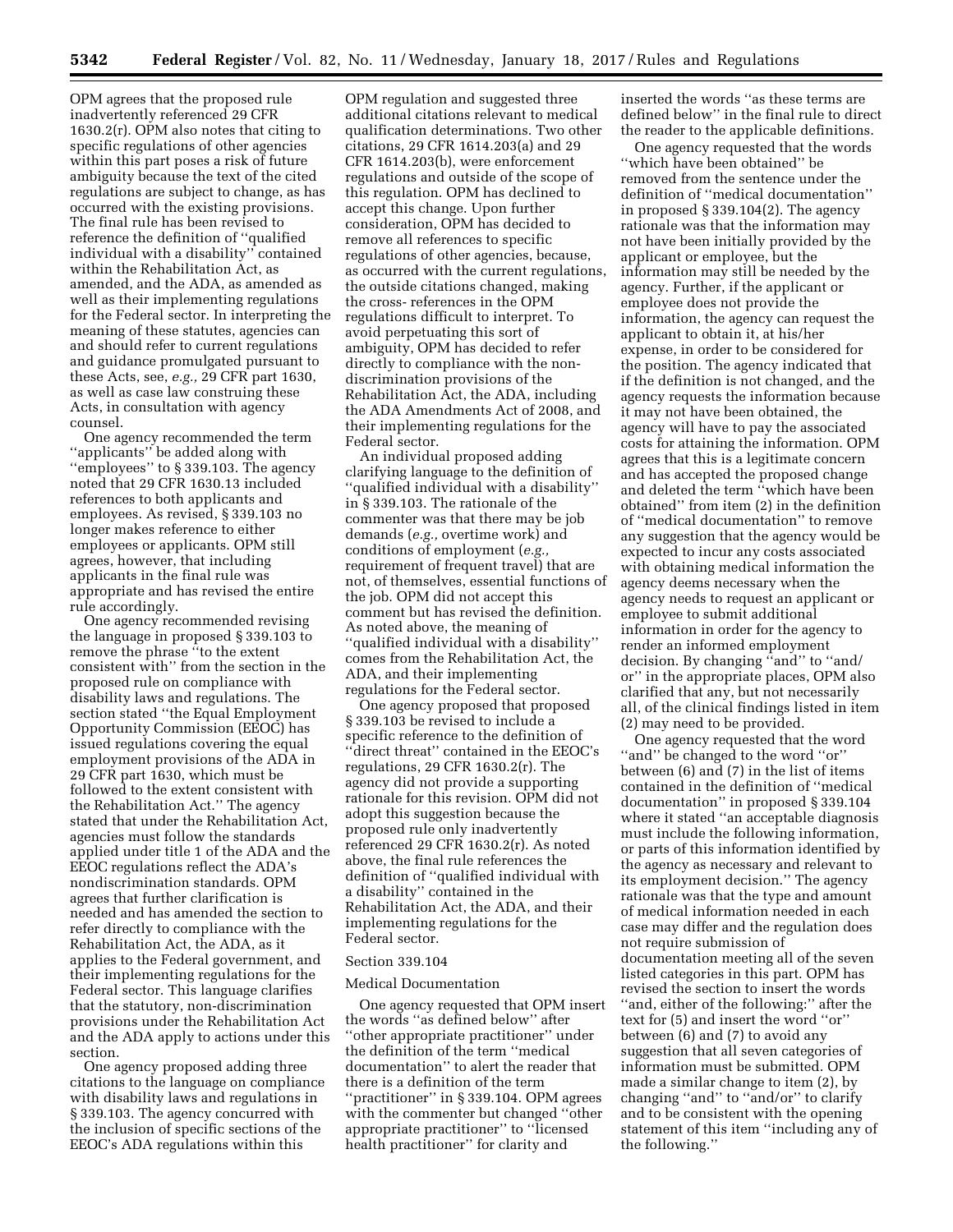Further, the same agency stated that the section conflicted with the Rehabilitation Act limitation on medical examinations because it effectively instructs agencies to obtain substantially more medical information than may be necessary to make an employment decision. OPM agrees that clarification was needed to eliminate any suggestion that documentation meeting all seven categories must be submitted. OPM has revised the section to insert the words ''and, either of the following:'' after the text for (5) and insert the word ''or'' between (6) and (7).

One agency proposed amending the language in the definition of ''medical documentation'' in § 339.104 to state ''such medical documentation must include as much of the following types of information as is necessary and relevant to making the job-related decision for which the information is being requested.'' The agency rationale was that section 102(d)(4) of the ADA provides that an employer shall not require a medical examination or make inquiry of an employee unless such examination or inquiry is job-related and consistent with business necessity. The agency further stated any requirement for information outside of this express statutory limitation violates the Rehabilitation Act. OPM has clarified this section by revising the opening sentence to state medical documentation must contain ''necessary and relevant information to enable the agency to make an employment decision.'' OPM is retaining the remainder of the language in this sentence to maintain consistency with generally accepted medical practice and principle as to what constitutes an acceptable medical diagnosis. By limiting the scope of the requested information, however, to what is ''necessary and relevant'' the sentence also is consistent with the intent of the ADA and Rehabilitation Act with regard to the scope of an employer's medical inquiry.

An individual proposed modifying the definition of ''medical documentation'' in § 339.104 to include new language that medical documentation should include copies of actual medical office or hospital records, in addition to a written statement from a physician. The rationale provided by the commenter was that a statement by a physician, written or oral, must be supported by clinical findings obtained through a medical history, physical examination, and appropriate tests and diagnostic procedures. OPM agrees with the commenter that medical documentation includes copies of related medical office

or hospital records and has amended the section to include these additional materials. Therefore, OPM further clarified the definition by stating the medical documentation must be ''dated'' and contain ''necessary and relevant'' medical information to enable the agency to make an informed employment decision.

A union proposed clarification of the definition of ''medical documentation'' in § 339.104. The union stated the definition leaves agencies and supervisor's wide berth to determine what constitutes necessary or appropriate medical documentation, particularly in regards to absences. The union further stated that medical documentation for sick leave, whether extended or not, is often left to the discretion of individual supervisors. The union requested that OPM delineate the baseline for appropriate medical documentation and identify practices that should be avoided. OPM did not accept this suggestion of delineating acceptable and unacceptable forms of documentation because medical documentation needed by an agency can vary according to the situation. The modification made to the ''medical documentation'' definition, as noted directly above, however, now clarifies that a dated written statement from a licensed physician or practitioner should contain necessary and relevant information to enable it to make an employment decision. This revised language provides agencies with needed discretion in obtaining necessary and relevant information while preventing overly broad requests for medical records, consistent with the Rehabilitation Act and the ADA.

OPM also will seek to issue guidance from time to time as to best practices with regard to working with healthcare providers to obtain appropriate information and materials responsive to the agency's request for information necessary and relevant to making its employment decision.

#### Medical Evaluation Program

One agency proposed adding examples to the definition of ''medical evaluation program'' in § 339.104, such as age adjusted periodic medical examinations or anthrax testing for certain employees. OPM did not adopt this suggestion because ''medical evaluation program'' covers a broad category of medical examination and clinical and diagnostic testing procedures.

#### Medical Record

An individual proposed a definition for the term ''medical record'' and

requested the inclusion of this new definition in § 339.104, indicating that a physician's written statement should be supplemented with the medical history, physical examination and related testing and diagnostic procedures. The individual stated this will aid the reviewer in assessing the validity of the diagnosis and management plan for the medical or physical condition. OPM has not incorporated this proposed definition in the final rule. As noted above, the definition for medical documentation states that an agency may request necessary and relevant information to enable it to make an employment decision. OPM believes this revised definition is appropriate to allow an agency to obtain what is needed for its decision-making process while preventing overly broad requests for medical records, consistent with the Rehabilitation Act and the ADA.

## Medical Restriction

One agency noted that the definition of ''medical restriction'' in § 339.104 as written in the proposed rule was too narrow because it only addressed physical requirements. The agency requested that the words ''physical requirements'' be replaced with the words ''type or duration of work or activity'' in order to cover both physical and medical requirements. OPM agrees with the agency proposal and has replaced the phrase ''physical requirements'' with the words ''type or duration of work or activity'' to clarify that the definition applies broadly to a variety of activities for which the individual is limited or prevented from performing due to medical conditions and/or physical limitations.

One agency requested revising the definition of ''medical restriction'' in § 339.104 to eliminate the phrase ''operative event'' or expound upon the meaning or intent for clarification purposes. OPM agrees with the proposed agency clarification and removed the term ''operative event.'' OPM revised the language to state that a medical restriction is a ''medical determination'' that an applicant or employee is limited or prevented from performing a certain type or duration of work or activity, or motion, because of a particular medical condition or physical limitation.

An individual requested modifying the definition of ''medical restriction'' in § 339.104 to include language that a restriction is medically warranted if the physician can support a conclusion that there is risk-avoiding or therapeutic value associated with the restriction. The rationale of the individual was that unless there is a risk-avoiding or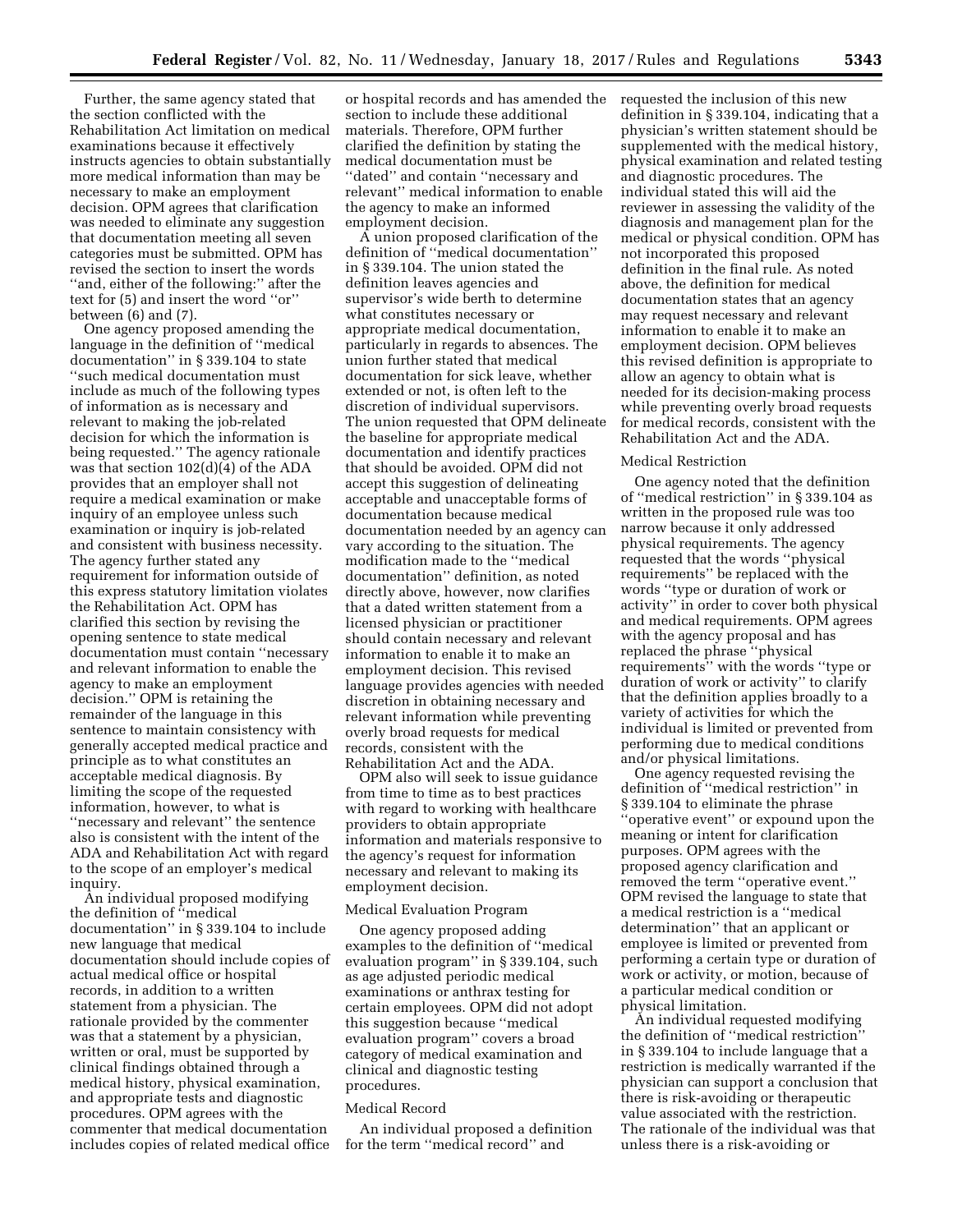therapeutic value inherent in a physician's recommendation that a patient not engage in a particular kind of activity, the physician cannot justify the recommendation as medically warranted. OPM did not adopt this specific language. The modification made to the definition of ''medical restriction,'' as noted above, clearly defines the term without the potential confusion to a reader who may not have the medical knowledge or expertise to accurately interpret and apply the language proposed by the commenter.

# Medical Standard

An individual recommended replacing the term ''medical standard'' with ''medical qualification standard'' in § 339.104 as well as the remainder of the regulations. The commenter described a ''medical qualification standard'' as a written description of the clinical findings associated with a health status or level of fitness below which the individual would be at an unacceptable level of potential risk for injury, harm or performance failure. OPM has not adopted the term ''medical qualification standard'' because its intent is covered by the existing definition. OPM has, however, revised the definition of ''medical standard'' for clarity. As noted in the final rule, the term ''medical standard'' represents the minimum medical requirements necessary for an applicant or employee to perform essential job duties as a condition of employment. By referencing the phrase ''condition of employment'' rather than the descriptive phrase in the proposed rule, the definition makes it clear this is an agency-established qualification standard that must be met prior to appointment and/or maintained during employment for successful performance. In addition, just inserting the term ''qualifications'' in the title could lead to confusion with the more general employment qualifications for Federal positions.

# Medical Surveillance

One agency requested adding a new definition of ''medical surveillance'' to § 339.104 to clarify to the reader the distinction between medical surveillance, medical evaluation program, and medical examination and to ensure uniform application. OPM agrees that a clear understanding of the different terms is important and has incorporated a definition for ''medical surveillance'' into § 339.104. ''Medical surveillance'' is the collection and analysis of health data and trends, such as injuries or illnesses, to improve and protect the health and safety of

employees. A ''medical evaluation program,'' however, refers to an overall program of recurring medical examinations or testing, established by written agency policy, to monitor employees whose work may subject them to significant health or safety risks due to occupational or environmental exposures.

# Physical Requirement

An individual commented that the definitions of ''physical requirement'' and ''physical fitness standard'' in § 339.104 were virtually identical and suggested eliminating one of the definitions to avoid redundancy. OPM did not accept the comment but, as noted earlier, has decided to withdraw references to ''physical fitness standard'' and ''physical fitness testing'' from the regulations at this time. OPM has taken the matter of appropriate definitions of the terms ''physical fitness standard'' and ''physical fitness testing'' under further consideration. OPM did revise the definition of ''physical requirement'' in the final rule to provide better harmony with the underlying statute. See 5 U.S.C. 3312.

# Subtle Incapacitation/Sudden Incapacitation

One agency recommended inclusion of a stand-alone definition for the term ''static or well stabilized'' along with the stand-alone definitions of ''subtle incapacitation'' and ''sudden incapacitation.'' In the alternative, the commenter recommended retaining all three terms only as part of the definition of the term ''medical documentation'' in § 339.104. The commenter believed that for consistency, these terms should appear in the same manner. OPM is not including a stand-alone definition for the term ''static or well stabilized'' and is retaining, with some modification, the stand-alone definitions for the terms ''subtle incapacitation'' and ''sudden incapacitation.'' As stated in § 339.104, the term ''static or well stabilized'' is offered only for the purpose of clarification within the definition of ''medical documentation.'' In this context, the term is intended to mean a medical condition that is not likely to change as a consequence of the natural progression of the condition, specifically as a result of the normal aging process, or in response to the work environment or the work itself. In contrast, the terms ''subtle incapacitation'' and ''sudden incapacitation'' remain as stand-alone definitions because they are not limited only to clarification of the definition of ''medical documentation.'' These terms relate to the gradual or abrupt

impairment of physical or mental function and are not only medical in nature, but also relate directly to safety, performance, and/or conduct issues that may undermine the agency's commitment to maintaining a safe working environment for all employees and others. OPM revised these terms further in the final rule to make the additional related issues clear.

# **Subpart B**

## *Background—Subpart B*

Subpart B governs medical standards, physical requirements, and medical evaluation programs. We proposed changing the title of subpart B to clarify application of this part to medical evaluation programs. The proposed subpart B added language to clarify application of part 339 to arbitrary disqualification; added ''medical surveillance'' to policies agencies may establish to safeguard employee health; provided an example of an immunization program; and changed ''incumbents'' to ''employees'' to clarify § 339.205. As explained above, OPM has withdrawn the physical fitness standards and physical fitness testing from the final regulation for further consideration. Consequently, these references have been removed from the title and other parts of this section, including § 339.203.

In response to the comments on the proposed rule which are discussed below, we have revised subpart B to—

(1) Correct an erroneous reference to subpart C of part 731 of this chapter in § 339.201.

(2) Add a requirement to § 339.202 that OPM approve medical standards established by agencies prior to implementation.

(3) Provide language to § 339.202 regarding performance and behavioral and personality characteristics.

(4) Add a requirement to § 339.202 that there must be a study validating medical standards to the specific occupation.

(5) Include language in § 339.204 on established timeframes for submission of medical documentation by an applicant or employee.

(6) Re-title § 339.204 as ''Waiver of standards and requirements and medical review boards.''

(7) Change the term ''vaccine'' to ''vaccination'' and clarify the language relative to vaccinations in § 339.205.

(8) Change the term ''candidate'' to "applicant or employee" in § 339.206. (9) Revise the reference to

''substantial harm'' in § 339.206 to provide that applicants and employees may be disqualified for positions based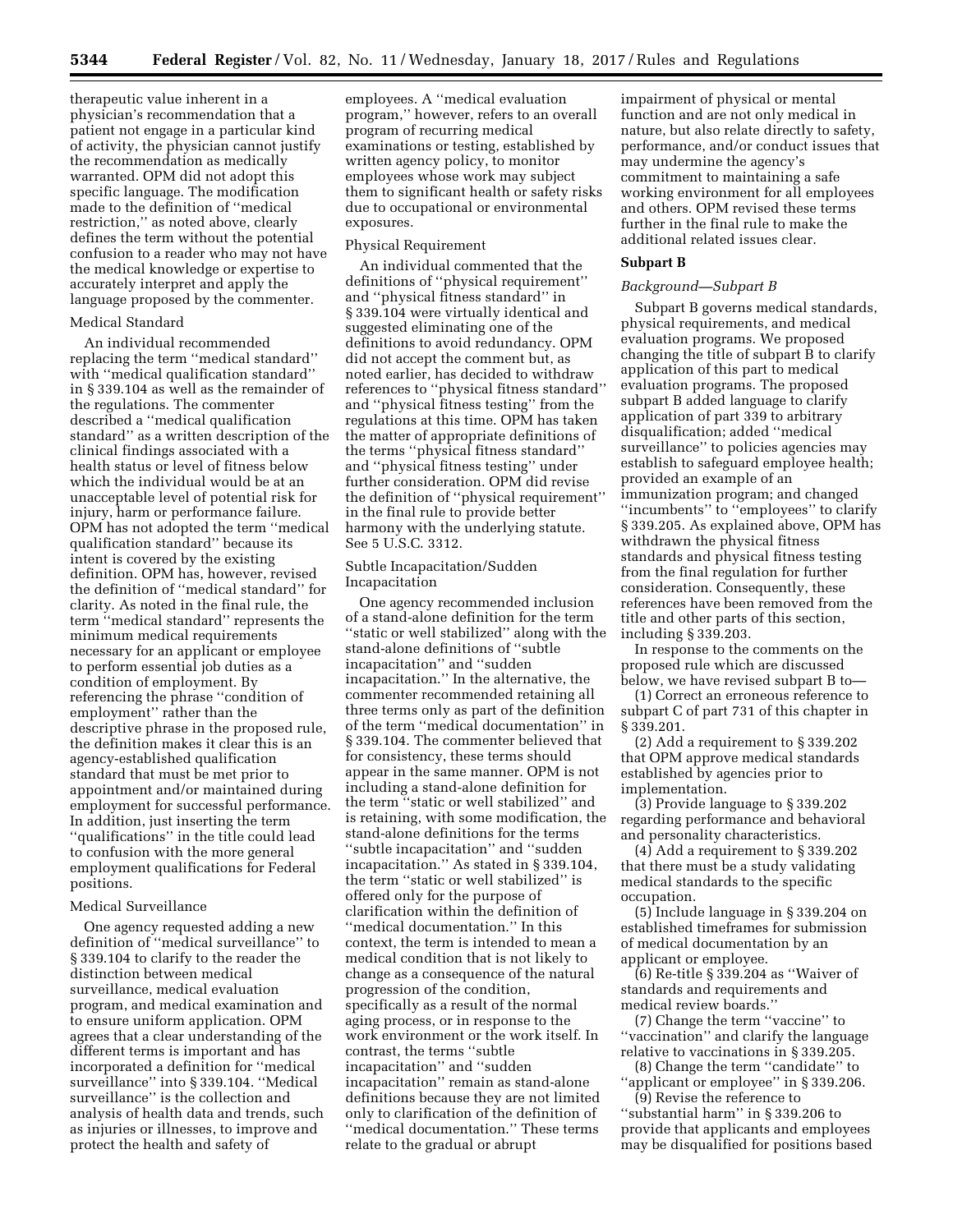on medical history when the condition (or recurrence) would pose a significant risk of substantial harm.

(10) Change ''reasonable probability of substantial harm'' in § 339.206 to the ADA and Rehabilitation Act standard of ''significant risk of substantial harm.''

#### *Discussion of Comments—Subpart B*

#### Section 339.201

One agency stated there was a need to reference subpart B, rather than subpart C, of 5 CFR part 731 in § 339.201. The agency rationale was that subpart C relates to suitability action procedures, rather than the criteria authority used in making suitability determinations, which are covered in subpart B. After carefully considering the comment, OPM has decided to completely remove the reference to 5 CFR part 731 from 5 CFR 339.201. OPM has previously explained in four separate **Federal Register** notices that a sustained objection to an applicant, or a sustained request to pass over an applicant, is not a suitability determination. *See* 74 FR 30459 (June 26, 2009); 73 FR 51245 (Sept. 2, 2008); 73 FR 20149 (Apr. 15, 2008); 72 FR 2203 (Jan. 18, 2007). Regardless of whether a medical disqualification of an applicant is made under 5 U.S.C. 3312 or 3318, it is not a determination under 5 CFR part 731 that the applicant is unsuitable for employment in the competitive service. In fact, there is no suitability factor in 5 CFR part 731, subpart B, addressing medical disqualification. Further, as noted in 5 CFR part 339's authority citation, the part is issued only under rule II of E.O. 10577, as amended. It is not issued under rule V thereof, which authorizes OPM to order the removal of incumbent employees on grounds of fitness, pursuant to the President's standard-setting authority in 5 U.S.C. 3301, 3302, and 7301, and consistent with OPM's administrative authority in 5 U.S.C. 1103(a)(5)(A) and 1302(a). Accordingly, OPM also is amending § 339.201 to delete the text concerning directed removals of appointees based on physical or mental unfitness. OPM is retaining the reference to exclusion of applicants from examinations, which falls under OPM's authority in 5 U.S.C. 1302(a). OPM also is adding text to clarify that the procedures applicable to a medical disqualification under 5 U.S.C. 3312 or 3318 are in 5 CFR 339.306.

# Section 339.202

An individual proposed adding language to § 339.202 relative to performance and human reliability demands. The rationale of the

commenter was that the need for standards is to minimize the risk of human failure, rather than to predict successful performance. OPM agrees with the commenter's rationale but has amended the language to more plainly note the direct relationship between performance and the requirements needed to perform the duties of the position.

One agency proposed revising § 339.202 to add language regarding the requirement for OPM approval of medical standards established by agencies prior to implementation. The agency rationale was that although the current language states an agency may establish medical standards in certain circumstances, definitive language on OPM approval would provide clarity and eliminate agency questions. OPM agrees and amended the section to state that agencies are required to obtain OPM approval of all medical standards within the competitive service prior to implementation.

One agency proposed revising § 339.202 to add the requirement that there must be a study validating medical standards to that specific occupation. The agency rationale is that this section should clearly state that a medical standard for an occupation should be supported by a job analysis. OPM agrees generally with the comment and revised this section to clarify that there must be a study(ies) or evaluation(s) establishing the medical standard is job-related to one or more occupations (recognizing some medical requirements may be similar across occupations). A validation study generally is not required where there is no evidence of adverse action; therefore OPM did not wish to impose a higher legal standard here. *See* Uniform Guidelines on Employee Selection Procedures, 29 CFR part 1607. The ''job-related'' standard is consistent with the non-discrimination provisions under Part 300 of this title and Title VII. OPM made a similar change to the definition of physical requirement, as discussed below.

One agency stated that the language in parenthesis in § 339.202, ''(*i.e.,* where the agency has 50 percent or more of the position(s) in a particular occupation)'', is confusing and restrictive. OPM disagrees and has not amended this language. The regulation states that an agency may establish medical standards for positions that predominate in that agency and the parenthetical gives an example of what may constitute a predominance of a particular occupation.

# Section 339.203

One agency proposed revising § 339.203 to clarify the difference between ''physical requirements'' and ''physical fitness standards.'' The agency rationale was to eliminate potential confusion concerning requirements when applying § 339.204, (re-titled ''Waiver of Standards and Requirements and Medical Review Boards'' to § 339.203. OPM agrees with the need to avoid confusion between these terms. Consequently, as noted above, OPM has withdrawn references to ''physical fitness standards or testing'' from the final rule for further consideration. This provision is revised and re-titled to ''Physical requirements.''

A union proposed that in relation to the physical requirements and physical fitness standards or testing in § 339.203, OPM accept the role to carry out oversight and external validation for the positions to which agencies choose to apply a physical requirements standard. As a rationale, the union cited its experience with inconsistent use of the authority granted to agencies to establish physical requirements for individual positions without OPM approval. In addition, the union proposed that OPM further expand on procedures for the validation process. The union rationale was to provide consistency throughout the government of individuals who perform essentially the same functions, but work for different agencies. OPM has not accepted these comments. As noted, OPM has withdrawn the language related to ''physical fitness standards or testing'' at this time. In addition, as noted in the rule, approval by OPM remains available to agencies, but is not mandatory. Further, challenges to such policies or directives can be addressed through administrative processes or grievances or through the courts.

OPM revised this section in the final rule for the reasons noted in section 202, *supra,* to clarify that there must be a study(ies) or evaluation(s) that establishes the physical requirement(s) is job-related to one or more occupations (recognizing some physical requirements may be similar across occupations).

#### Section 339.204

One agency proposed adding to § 339.204, the waiver provision, examples of ''sufficient evidence'' and ''additional information'' that an applicant or employee may submit or any agency may obtain with regard to waiving a medical standard or physical requirement, to ensure uniform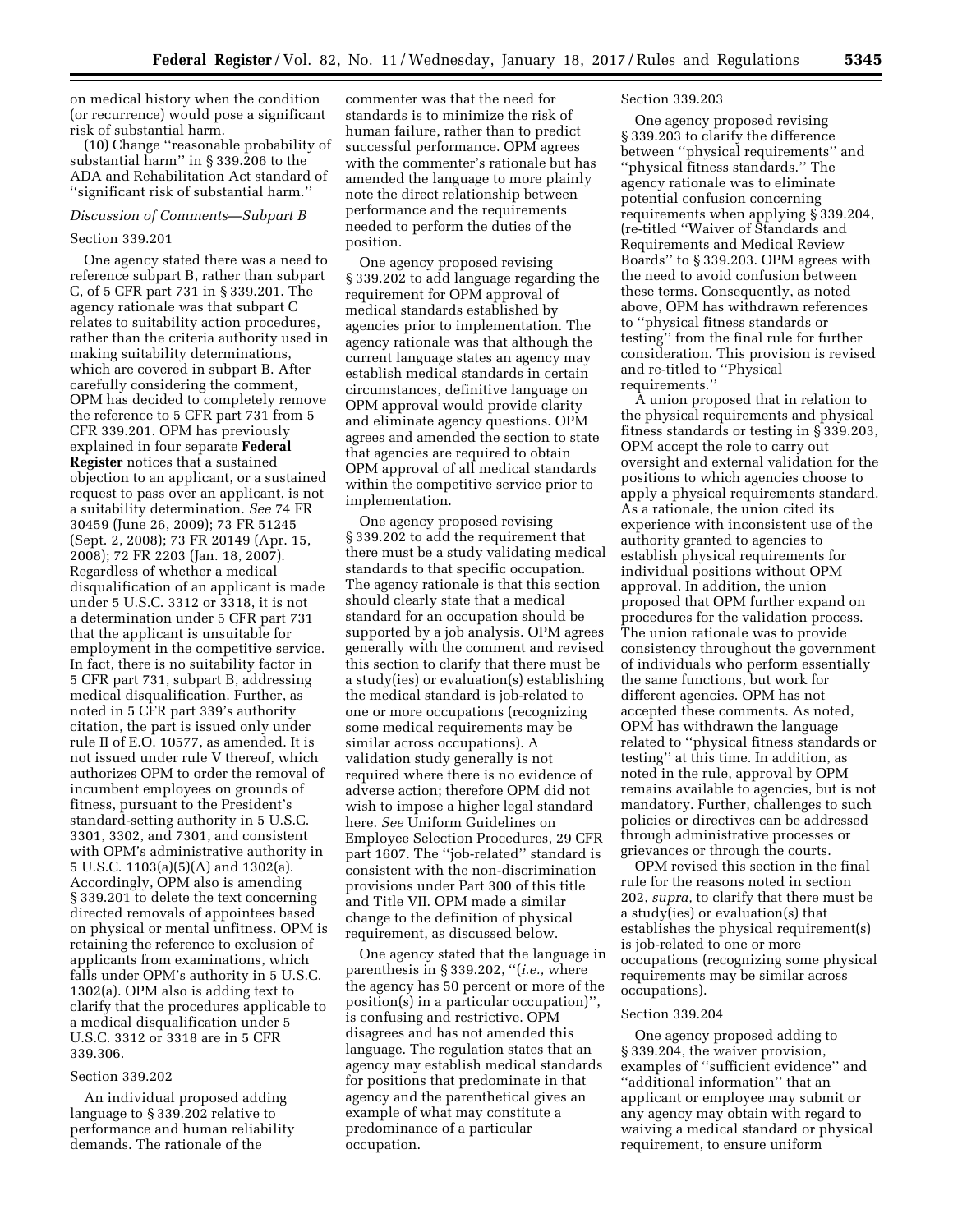application and to provide clarity. OPM has not accepted this comment because the regulatory language is clear and the standards are best elucidated by case law.

One agency proposed including language in § 339.204 to state the established timeframe an applicant or employee has to provide sufficient medical evidence or that an agency has to obtain additional information prior to rendering a final decision. The agency was concerned the existing language implied that documentation could be supplied at any time, which could tax the agency administrative workload and affect and/or indefinitely extend the timeframe for rendering an employment decision. OPM agrees with the agency concerns and has clarified the language to state that an agency may establish timeframes, in writing, for submission of initial or additional information for consideration, with allowance for reasonable extensions.

A union proposed mandating review panels at agencies. The union rationale was that these review panels will assist agencies in determining appropriate accommodation of a disability or review of medical ineligibility determinations. OPM agrees that medical review boards can assist agencies in making determinations under this section and included language permitting agencies to establish medical review boards. Consequently, OPM has re-titled § 339.204 as ''Waiver of standards and requirements and medical review boards.'' At this time, however, OPM believes agencies should be given discretion in determining whether and how best to use medical review boards, so the creation of such boards is not mandatory. OPM plans to confer periodically with agencies regarding their use of medical review boards. OPM also will seek to issue guidance from time to time as to best practices with regard to the composition and use of medical review boards.

# Section 339.205

An individual proposed replacing the term ''vaccine'' with ''vaccination'' and clarifying that the need for a medical evaluation program ''must be clearly supported by the nature of the exposures incurred in the course of the work'' in § 339.205. The commenter stated only that the need for these inclusions were ''self-evident.'' OPM agrees the term ''vaccine'' should be replaced with the term ''vaccination'' and amended the term to reflect the act of receiving a vaccine. OPM did not include the additional language above. The existing language conveys the same meaning and the commenter provided

no supporting or convincing rationale for further change.

A union commented that although § 339.205 of the proposed rule would mandate that employees be vaccinated under certain circumstances limited to work, and although this requirement may be imposed only upon written notification, only limited guidance is provided in the regulation concerning the circumstance under which such vaccinations may be compelled. In addition, the union stated that agencies should be allowed to retroactively impose an immunization requirement on an employee only if the employee was notified of the requirement prior to acceptance of the position through the vacancy announcement or position description. OPM recognizes the need for some clarification and has amended the language to clarify that any vaccinations required by this section must be FDA-approved. OPM does not otherwise accept this comment. As noted in the rule, agencies that choose to implement one or more of the programs noted in § 339.205 must have written policies or directives. Challenges to such policies or directives can be addressed through administrative processes or grievances or through the courts.

One agency recommended that the proposed language in § 339.205 be expanded to read ''this may include, but is not limited to the requirement to undergo vaccination with FDA approved vaccines (*e.g.,* for national security reasons or in order to safely carry out an agency program.'' The rationale of the agency was that the modification eliminated the possibility that an applicant or employee could challenge an agency requirement to undergo a vaccination under the contention that the FDA may have licensed the vaccination, but had not ''mandated'' its use.'' OPM agrees with the rationale of the commenter and has amended § 339.205 to state vaccinations may include FDA-approved vaccines.

One agency requested clarification of what is meant by ''mandatory vaccines'' in § 339.205. Further, the agency states an example would be helpful (*e.g.,* in the event of a pandemic flu when the position does not permit the accomplishment of work at home or in isolation). OPM has not accepted this comment. OPM has included situational examples but has not included specific vaccination examples to allow flexibility to address changes in environmental, situational, and other circumstances wherein agencies determine and document the need for certain vaccinations.

# Section 339.206

An individual proposed replacing the reference to reasonable probability of substantial harm in § 339.206 with a provision that applicants and employees may be disqualified for positions only if the condition(s) at issue is disqualifying ''and a recurrence would pose an unacceptable risk of injury or harm to the individual or others, or would present an unacceptable risk of human failure.'' The rationale provided was that the decision in this type of situation must be based on minimum/maximum criteria, not probability criteria. The commenter also noted that if a recurrence is possible and the consequences of a recurrence are unacceptable, it does not matter how small the probability. OPM recognizes the concern of the individual and based in part on this comment and another comment described below has amended the section to read that a history of a medical condition may result in medical disqualification only if the condition is itself disqualifying, ''recurrence of the condition is a reasonable medical probability, and the duties of the position are such that a recurrence of the condition would pose a significant risk to the health and safety of the applicant or employee or others that cannot be eliminated or reduced by reasonable accommodation or any other agency efforts to mitigate risk.'' This revised language is clearer and consistent with the ADA, as amended, and applied through the Rehabilitation Act.

One agency recommended referring to ''significant risk'' of substantial harm in § 339.206 instead of ''reasonable probability of substantial harm'' because the latter is less exacting than the ADA and Rehabilitation Act standard of ''significant risk'' of substantial harm. OPM disagrees with the commenter's view as to which term is ''less exacting.'' OPM does agree, however, that, in order to avoid any ambiguity, § 339.206 should be consistent with the statutory language. Therefore, as discussed above, this provision has been revised.

One agency recommended changing the term ''candidate'' to ''applicant or employee'' for clarity and consistency. OPM agrees that using the phrase ''applicant or employee'' is clearer and should be used consistently throughout this regulation. OPM has amended § 339.206 accordingly.

One agency recommended adding an example of a disqualifying condition to § 339.206 for clarification purposes. OPM has not accepted this comment. Medical disqualifications must be made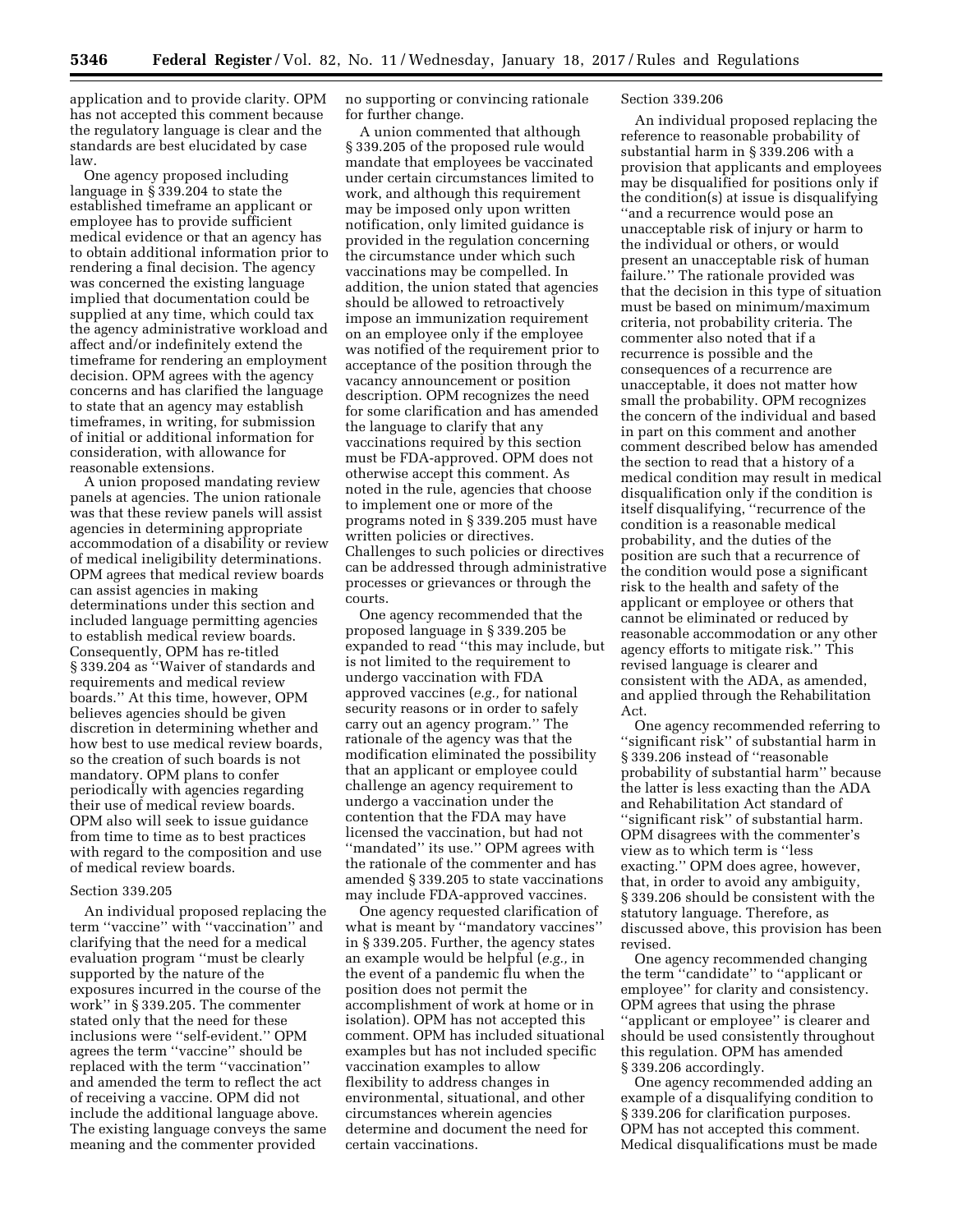on a case-by-case, fact-based, individualized assessment prior to reaching a conclusion as to the applicant's or employee's qualifications for a particular position.

One agency recommended inclusion of a reference in § 339.206 to recent behavioral or mental health history as a subset for disqualification. The agency requested consideration of language that an individual's previous ''mental health treatment shall not be a basis for a psychiatric examination or psychological assessment unless the individual has been hospitalized within the past seven years for a mental health related condition.'' The agency rationale was that this seems to be an area of potential employee medical disqualifiers that does not neatly fit into a category (*i.e.* medical standard) that applies to positions with and without medical standards and physical requirements, and where an employee may pose substantial harm to himself and others. OPM is not adopting this approach to amending § 339.206. With respect to mental health histories, mental health conditions are evaluated to determine whether they are temporary, transient, transitional or selflimiting, as opposed to mental health difficulties that are chronic and ongoing with no perceivable end in sight. While behavioral traits, personality characteristics, temperaments, attitudes and biases, may be linked to mental health problems, they in and of themselves would not normally rise to a level supporting a clinical diagnosis of a mental condition. See, *e.g. Diagnostic and Statistical Manual of Mental Disorders(DSM)* published by the American Psychiatric Association. Moreover, medical disqualifications based on mental health must be made on a case-by-case, fact-based, individualized assessment prior to reaching a conclusion as to the applicant's or employee's qualifications for a particular position.

# **Subpart C**

# *Background—Subpart C*

Subpart C governs medical examinations. The proposed subpart C incorporated minor corrections in references, spelling and punctuation; added wording to clarify examinations the agency may require and provide examples of ''benefits'' in § 339.304; and added wording to clarify applicability of this regulation to excepted service positions when requesting a medical disqualification or a passover of a preference eligible in § 339.306.

In response to the comments on the proposed rule which are discussed below, we have revised subpart C to—

(1) Add language to § 339.301(b) regarding return to work from medically based absence in addition to reemployment from medically based absence.

(2) Revise the language in § 339.301(b)(1) to be consistent with the ADA prohibition against employers making disability inquiries or conducting medical examinations of job applicants' prior to an offer of employment.

(3) Clarify § 339.301(b)(3) to state an agency may require an individual to report for a medical examination ''whenever the agency has a reasonable belief, based on objective evidence, that there is a question about an employee's continued capacity to meet the medical standards or physical requirements of a position.''

(4) Add language to § 339.301(c) relative to the Federal Employees' Compensation Act.

(5) Include language in § 339.301(e) addressing vulnerability of business operation and information systems to potential threats.

(6) Add clarifying language to § 339.301(e) relative to the licensing of physicians conducting psychiatric examinations.

(7) Add language to § 339.303(a) that an agency may establish timeframes, in writing, for submission of medical documentation, with allowances for reasonable extensions dependent on the nature of the condition and the availability of qualified physicians.

(8) Add the term ''applicant'' to § 339.303(a).

(9) Revise § 339.303(a) and (b) to add the requirement that an applicant or employee must furnish and authorize the release of medical documentation generated as a result of a medical examination and relevant medical documentation from his or her private physician, to authorized agency representatives.

(10) Revise § 339.303(a)(2) in relation to above to further state an employee may be subject to adverse action if he or she fails or refuses to authorize release of the above referenced medical documentation.

(11) Revise the language in § 339.303(b) to address situations where medical documentation from the applicant or employee's private physician or practitioner is contradictory to, and cannot be resolved by, documentation from the examining physician or the agency medical review officer.

(12) In § 339.304, clarify when an agency is financially responsible, versus when an applicant or employee is financially responsible, for the cost of medical examinations, testing and related documentation.

(13) Removed references to ''physical fitness standards or testing'' from throughout this section in light of OPM's decision, as discussed earlier, to withdraw these terms for further consideration.

# *Discussion of Comments—Subpart C*

# Section 339.301

An individual proposed adding ''appropriate for the purpose of obtaining and recording baseline medical information'' following the term ''pre-employment medical examination'' in § 339.301(a). OPM did not include this language because the section is intended only to define when a routine pre-employment examination is appropriate, which is following a tentative offer of employment and only for a position with specific medical standards, physical requirements, or covered by a medical evaluation program.

An individual proposed adding language in § 339.301(b) concerning the return to work from medically based absence. The rationale provided by the individual was that if there is reason to suspect that a medical condition has caused or contributed to the failure of an employee to perform the essential functions of the position in an acceptable manner or meet the conditions of employment, including a demand for human reliability, then a complete medical evaluation may be appropriate. OPM agrees with the concerns noted by the commenter and has amended the section to include language to make clear that this provision includes employees returning to work from medically based absences.

One agency proposed revising the language in § 339.301(b)(1) to be consistent with the ADA prohibition against employers making disability inquiries or conducting medical examinations of job applicants' prior to an offer of employment. OPM agrees that revising the language would eliminate any confusion as to when disability inquiries can be made. Consequently, OPM has accepted the proposed language and amended the section to read ''subsequent to a tentative offer of employment or reemployment,'' rather than the previous language of ''prior to appointment or selection,'' to be more consistent with the Rehabilitation Act and ADA prohibition of disability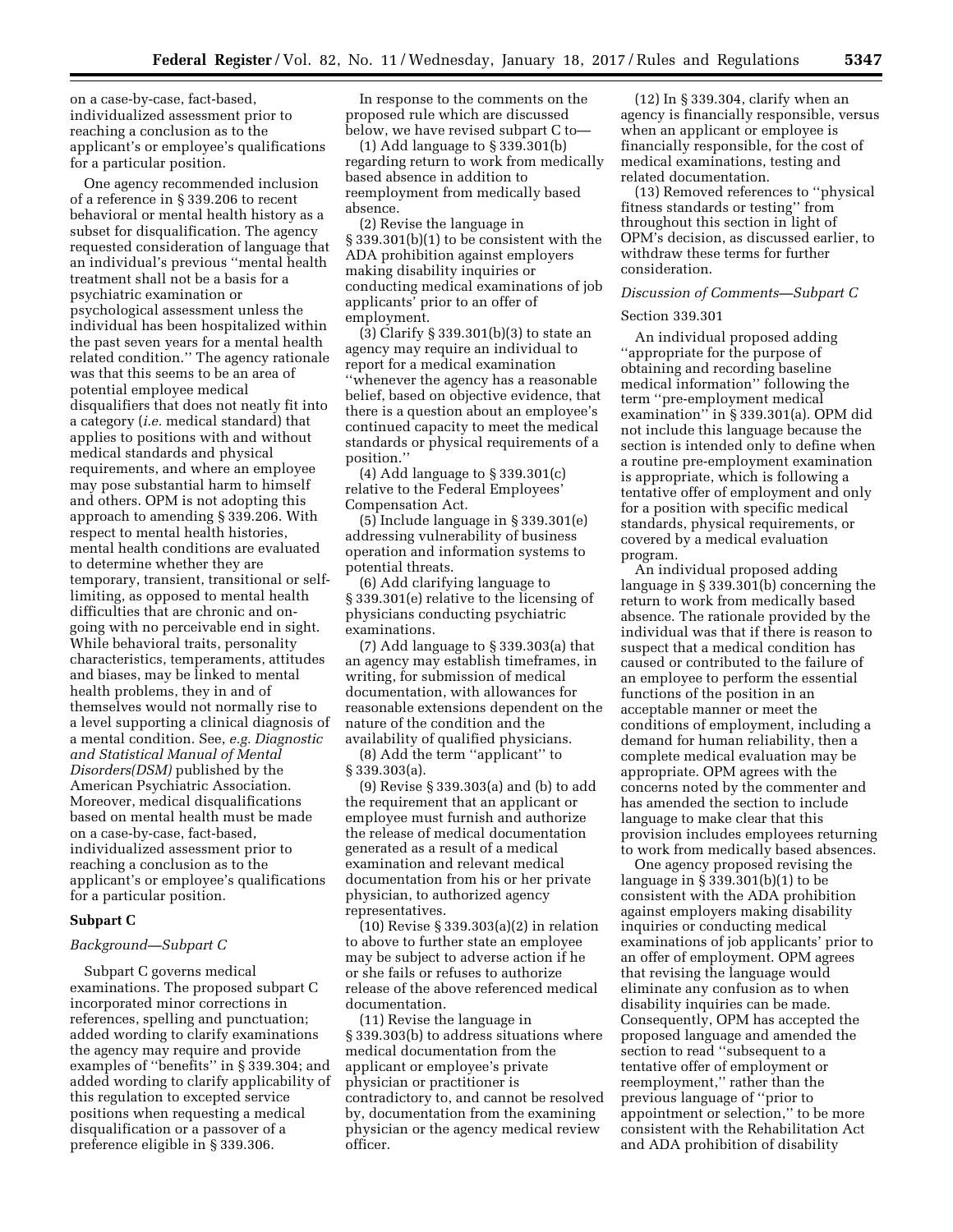inquiries or medical examinations prior to a tentative job offer.

One agency proposed revising § 339.301(b)(2) to state that regularly recurring examinations are to be limited to persons in positions affecting public safety. The agency rationale was that the language in the proposed regulation was overbroad in allowing an employer to conduct medical examinations of current employees ''on a regularly recurring, periodic basis after appointment.'' The agency stated that the standard that the examination be job related and consistent with business necessity applies to all employer efforts to obtain medical information from employees. Further, the agency noted that there is EEOC guidance stating that any such regularly occurring examinations should be limited to persons in positions affecting public safety. OPM did not accept this comment. As noted in the provision, this section applies to positions that have ''medical standards and/or physical requirements'' and must be applied in a manner consistent with disability laws. Thus, OPM intends this provision to apply to all positions that may require medical examinations due to the nature of the work and/or the vulnerability of business operation and information systems to potential threats. This includes, but is not limited to, public safety positions.

One agency proposed revising § 339.301(b)(3), which, in the proposed rule, stated that an agency may require an individual to report for a medical examination ''whenever there is a direct question about an employee's continued capacity to meet the physical or medical or physical fitness requirements of a position.'' The agency proposed clarifying language to define the above medical and physical components. Another agency proposed revising § 339.301(b)(3) to replace ''direct question'' with ''reasonable belief based on objective evidence.'' The agency's rationale was that the section intended to specify the circumstances under which an agency may require an employee to undergo a medical or psychiatric examination. The agency noted that the basic rule establishing when an employee examination may be required is that the requirement must be job related and consistent with business necessity. The agency proposed revising the language to read ''whenever the agency has a reasonable belief based on objective evidence, that there is a question about an employee's capacity to meet the physical or medical or physical fitness requirements of a position.'' OPM agrees with both comments that further clarification was

appropriate and amended the section. The relevant clause now reads ''whenever the agency has a reasonable belief, based on objective evidence, that there is a question about an employee's continued capacity to meet the medical standards and/or physical requirements.'' An example of where this section could be triggered includes a situation where medical opinions submitted by an applicant or employee are at variance with one another or there is insufficient medical documentation.

An individual proposed clarifying the language in § 339.301(c) to state that an agency may require an employee who has applied for or is receiving continuation of pay or compensation as a result of an injury or disease ''covered under the provisions of the Federal Employee's Compensation Act (FECA)'' to report for an examination to determine medical limitations that may affect placement decisions. OPM agrees and has amended the section by inserting the specific reference to FECA in order to provide more definitive guidance. An examination under FECA is ordered for compensation purposes. An examination under 5 CFR 339 is ordered to determine medical limitation that may affect job placement decisions.

One agency proposed expanding § 339.301(d) to include the term ''physical fitness standards or testing'' to the existing terms ''medical standards'' or ''physical requirements'' for clarification purposes. OPM declines to adopt this comment. As noted previously, OPM has withdrawn these terms from the final rule for further consideration.

One agency proposed revising § 339.301(e)(1) to address when an agency may require an employee to undergo a medical or psychiatric examination. The agency states that the basic rule is that an examination requirement for employees must be job related and consistent with business necessity. The agency recommended revising the section to read ''an agency may order a psychiatric examination (including a psychological assessment) only when it has a reasonable belief, based on objective evidence, that the employee appears unable to meet the physical or mental or physical fitness requirements of a position.'' OPM did not accept inclusion of the proposed additional language. The existing provision limits a psychiatric examination or psychological assessment to circumstances where there is no physical-based reason for the employment-related difficulty or where such examination/assessment is an articulated condition of employment.

One agency proposed adding language relative to potential threats to Federal Government equipment and systems. The rationale provided by the agency was in relation to situations where an individual may not be a threat to individuals, but because of the nature of the position, could be a threat to agency equipment and systems. OPM agrees that threats to infrastructure by individuals is within the scope of these regulations, and has amended § 339.301(e) to include a reference to vulnerability of business operation and information systems to potential threats to enhance understanding of the need to safeguard agency information and security systems.

An individual proposed that § 339.301(e)(1)(i) be revised to state that an agency may order a psychiatric examination including a psychological assessment only when ''the physician who has performed a current general medical examination that the agency has the authority to order under this section identifies a basis upon which a psychiatric examination is medically warranted.'' The individual also requested clarifying § 339.301(e)(2) relative to the licensing of physicians conducting psychiatric examinations to state that a psychiatric examination or psychological assessment must be conducted in accordance with accepted professional standards ''by a licensed physician certified in psychiatry by the American Board of Psychiatry and Neurology.'' The rationale of the commenter was that, if a medical qualification standard for a position includes criteria for mental status and function, and there is a reason to suspect that a medical condition has caused or contributed to failure of the employee to perform the essential functions of the position, including a demand for human reliability, then a complete medical evaluation may be appropriate. The commenter further explained that such an evaluation would begin with a complete medical examination by, most likely, a specialist in internal medicine who would determine what additional specialty evaluations are medically warranted, including a psychiatric examination. OPM declines to adopt the comment related to § 339.301(e)(1)(i). OPM believes the existing language in this section clearly states when an agency may order a psychiatric examination or psychological assessment. OPM did modify the language in § 339.301(e)(2), and included references to clarify the licensing of physicians relative to psychiatric examinations. The language now states that the examination must be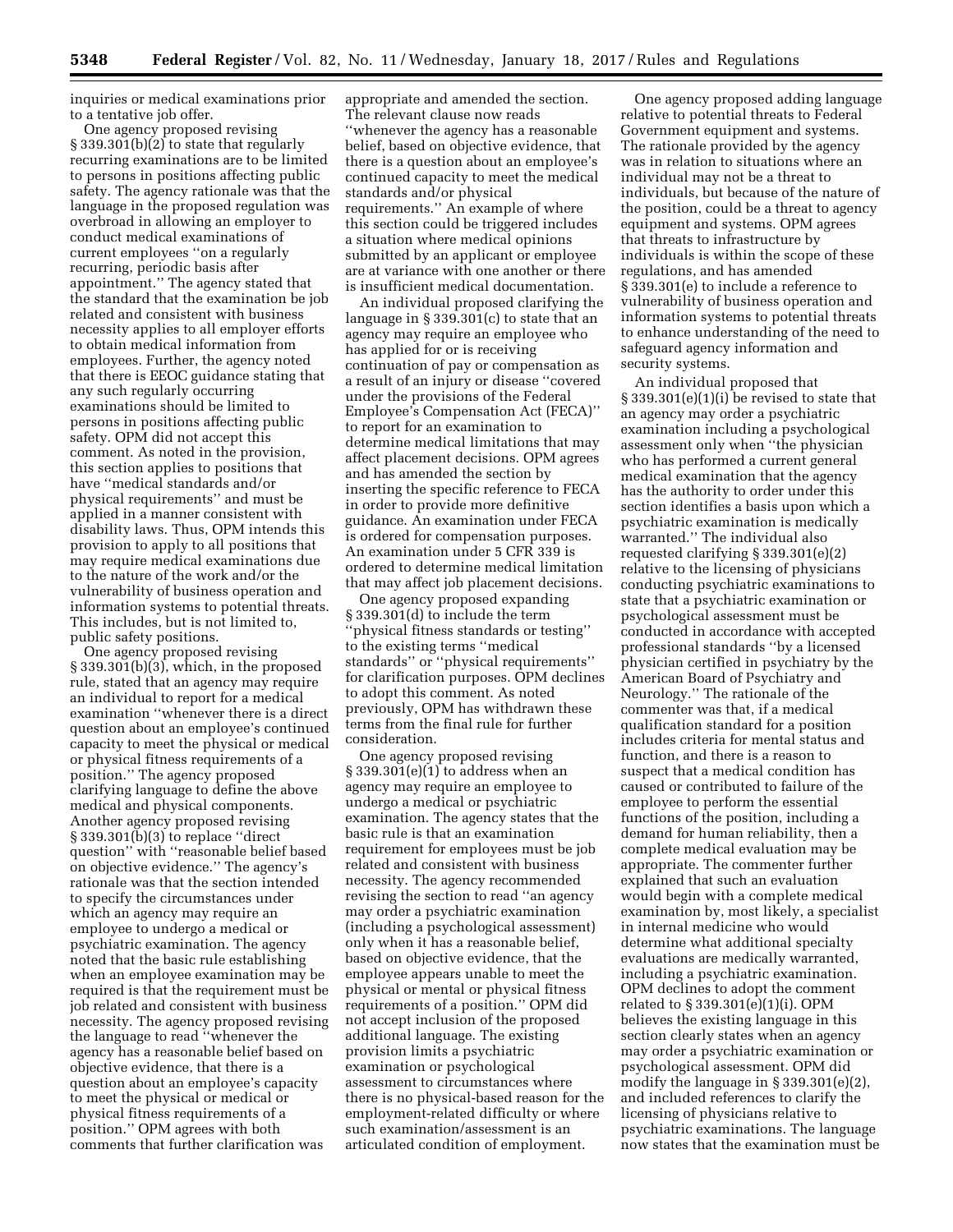conducted by a licensed physician ''certified in psychiatry by the American Board of Psychiatry and Neurology or the American Osteopathic Board of Psychiatry and Neurology,'' ''or by a licensed psychologist or clinical neuropsychologist.''

One agency proposed amending § 339.301(e) to provide that an individual's previous mental health treatment will not be a basis for a psychiatric examination or psychological assessment unless the individual has been hospitalized for a mental health related condition within the past seven years. The agency stated that there ''seems to be one area of potential employee medical disqualifiers that doesn't neatly 'fit' into a category . . . that applies to positions with and without medical standards and physical requirements, and where an employee may pose 'substantial harm' to themselves and others . . . .'' OPM is not adopting this approach to amending § 339.301(e). With respect to mental health histories, mental health conditions are evaluated to determine whether they are temporary, transient, transitional or self-limiting, as opposed to mental health difficulties that are chronic and on-going with no perceivable end in sight. While behavioral traits, personality characteristics, temperaments, attitudes and biases, may be linked to mental health problems, they in and of themselves would not normally rise to a level supporting a clinical diagnosis of a mental health condition. See, *e.g. Diagnostic and Statistical Manual of Mental Disorders (DSM–5;* American Psychiatric Association, 2013).

# Section 339.302

An individual recommended deleting the authority to offer examinations covered in § 339.302 and retain only the section on authority to order an examination. The commenter believed there are no circumstances under which an employer needs medical information to manage an employee's duty or employment status unless there are already medical qualification standards in place for the position. OPM has not accepted this comment. This regulation clearly distinguishes situations wherein an agency can order or offer an examination.

# Section 339.303

One agency stated that, in § 339.303(a) of the proposed rule, a refusal or failure to report for a medical examination ordered by the agency could result in the agency determining that the employee is not qualified for the position. The agency proposed adding

the term ''applicant'' along with ''employee'' to § 339.303(a) as this section also applies to applicants. OPM agrees and has amended this section on medical examination procedures to make clear the application of this rule to both applicants and employees.

One agency recommended language be added to § 339.303 that states that employees must be given a reasonable amount of time to provide medical documentation, based upon the nature of the condition and the accessibility of qualified individuals. The agency rationale is that this change would afford a level of protection to the employee and takes into consideration accessibility and availability of appropriate healthcare providers. OPM agrees with the needed clarification and has amended § 339.303(a) to state that ''an agency may establish timeframes, in writing, for submission of medical documentation, with allowances for reasonable extensions.''

One agency proposed adding language to § 339.303 requiring an applicant or employee to provide medical documentation generated as a result of a medical examination. The agency questioned whether an agency could find that an applicant or employee is not qualified for the position if the individual reported for the examination, but refused to authorize release of any resulting medical documentation to the agency. The agency also recommended adding the requirement that an individual must furnish and authorize release of relevant medical documentation from his or her private physician to authorized agency representatives. OPM agrees there is a need for clarification and has amended § 339.303 to state that refusal or failure by an applicant or employee to authorize release of any results from an agency ordered or offered medical examination, or the results of any previous medical treatments or evaluations relative to the identified issue, to authorized agency representatives, including the agency physician or independent medical specialists, may be a basis for disqualification for the position by the hiring agency. In addition, the employee may be subject to adverse action. Relevant medical documentation is needed in order for agency representatives, such as the agency physician or medical review officer, to render an informed medical and/or management decision relative to the health and safety of the applicant, employee, coworkers, and the public they serve.

One agency requested clarifying § 339.303(b) to address situations where medical documentation from the applicant or employee's private physician or practitioner is contradictory to, and cannot be resolved by, the examining physician or the agency medical review officer. OPM agrees and has amended the section to state that in situations where medical documentation of the private physician or practitioner is contradictory and cannot be resolved by the examining physician or the agency medical review officer, the agency may, at its option, pursue a third opinion from an appropriate specialist (*e.g.* independent medical specialist). This enables the hiring agency to make an informed management decision relative to the medical eligibility determination of an applicant or employee.

## Section 339.304

Two agencies proposed revising § 339.304 to clarify circumstances where an agency is financially responsible, versus when the applicant or employee is financially responsible, for the cost of medical examinations, testing and related documentation, noting that this issue has caused confusion in the past. OPM agrees that this can be a confusing issue for managers, applicants and employees. OPM has amended the section to clearly state when an agency is responsible, and when an applicant or employee is responsible, for payment of medical examinations, related testing, and documentation.

# Section 339.305

An individual proposed revising § 339.305 relative to workers compensation issues. Specifically, the individual stated the section was confusing. The individual also stated he did not understand the purpose of the communication and information interchange with the Office of Workers Compensation (OWCP) and requested to discuss the objectives further. OPM has not accepted this comment or request. This section provides that agencies must forward to OWCP copies of medical documentation and examinations of employees who are receiving or have applied for injury compensation benefits, including continuation of pay. The results of these employee evaluations are significant to the agency and to OWCP in that this information and any related periodic updates are critical to determining medical limitations that may affect job placement decisions.

The final part 339 is published in its entirety for the convenience of the reader.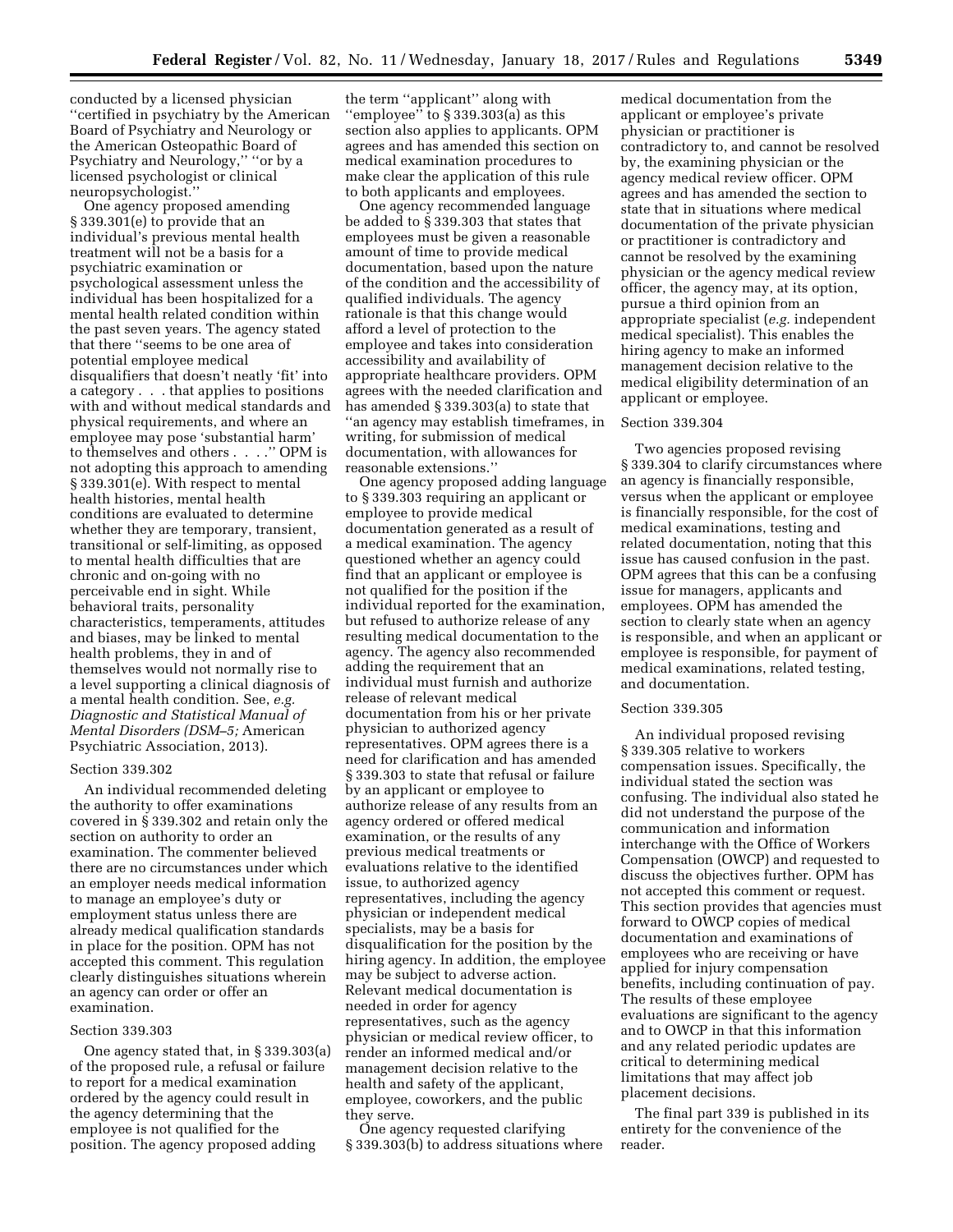# **E.O. 12866, Regulatory Review**

This rule has been reviewed by the Office of Management and Budget in accordance with E.O. 12866.

# **Regulatory Flexibility Act (5 U.S.C. 601, et seq.)**

I certify that these regulations would not have a significant economic impact on a substantial number of small entities because it affects only Federal agencies and employees.

#### **E.O. 13132, Federalism**

This regulation will not have substantial direct effects on the States, on the relationship between the National Government and the States, or on distribution of power and responsibilities among the various levels of government. Therefore, in accordance with Executive Order 13132, it is determined that this rule does not have sufficient federalism implications to warrant preparation of a Federalism Assessment.

# **Unfunded Mandates Reform Act of 1995**

This rule will not result in the expenditure by State, local or tribal governments of more than \$100 million annually. Thus, no written assessment of unfunded mandates is required.

#### **Paperwork Reduction Act**

These proposed regulations impose no new reporting or recordkeeping requirements subject to the Paperwork Reduction Act of 1995.

## **List of Subjects in 5 CFR Part 339**

Equal employment opportunity, Government employees, Health, Individuals with disabilities.

U.S. Office of Personnel Management.

# **Beth F. Colbert,**

*Director.* 

■ Accordingly, OPM is revising 5 CFR part 339 to read as follows:

# **PART 339—MEDICAL QUALIFICATION DETERMINATIONS**

■ 1. Revise part 339 to read as follows:

## **Subpart A—General**

- Sec.<br>339.101 Coverage.
- 339.102 Purpose and effect.
- 339.103 Compliance with disability laws. Definitions.

# **Subpart B—Medical Standards, Physical Requirements, and Medical Evaluation Programs**

339.201 Disqualification by OPM. 339.202 Medical standards.<br>339.203 Physical requireme Physical requirements 339.204 Waiver of standards and

requirements and medical review boards.

339.205 Medical evaluation programs. 339.206 Disqualification on the basis of medical history.

# **Subpart C—Medical Examinations**

- 339.301 Authority to require an examination.
- 339.302 Authority to offer examinations.
- 339.303 Medical examination procedures.
- 339.304 Payment for examination.
- Records and reports.
- 339.306 Processing medical eligibility determinations.

**Authority:** 5 U.S.C. 1104(a), 1302(a), 3301, 3302, 3304, 3312, 3318, 3320, 3504, 5112; 39 U.S.C. 1005, Executive Order 10577, Rule II, codified as amended in 5 CFR 2.1(a).

## **Subpart A—General**

#### **§ 339.101 Coverage.**

This part applies to—

(a) Applicants for and employees in competitive service positions; and

(b) Applicants for and employees in positions excepted from the competitive service when medical issues arise in connection with an OPM regulation that governs a particular personnel action, such as removal of a preference eligible employee in the excepted service under part 752.

# **§ 339.102 Purpose and effect.**

(a) This part defines the circumstances under which OPM permits medical documentation to be required and examinations and/or evaluations conducted to determine the nature of a medical condition that affects safe and efficient performance.

(b) Personnel decisions based wholly or in part on the review of medical documentation, as defined below, and the results of medical examinations and evaluations must be made in accordance with appropriate sections of this part.

(c) Failure to meet medical (which may include psychological) standards and/or physical requirements established under this part means that the applicant or employee is not qualified for the position, unless reasonable accommodation or a waiver is appropriate, in accordance with §§ 339.103 and 339.204. An employee's refusal to be examined or provide medical documentation, as defined below, in accordance with a proper agency order authorized under this part, constitutes a basis for appropriate disciplinary or adverse action. After a tentative job offer of employment conditioned on completion of a medical examination, an applicant's refusal to be examined or provide medical documentation, as defined below, may result in the applicant's removal from further consideration for the position.

#### **§ 339.103 Compliance with disability laws.**

(a) The Americans with Disabilities Act (ADA) of 1990, as amended by the Amendments Act of 2008 (collectively the ADA), establishes prohibitions against discrimination and the requirements for reasonable accommodation that apply to the Federal Government through the Rehabilitation Act of 1973, as amended, 29 U.S.C. 791(f). Consequently, actions under this part must comply with the non-discrimination provisions of the Rehabilitation Act, the nondiscrimination provisions of the ADA, and their implementing regulations.

(b) Use of the term ''qualified'' in this part must comply with the Rehabilitation Act, as amended, and the ADA, as amended. Specifically, a ''qualified individual with a disability'' means that the individual possess the requisite skill, experience, education, and other job-related requirements of an employment position that the individual holds or seeks, and can perform the essential functions of the position with or without reasonable accommodation.

#### **§ 339.104 Definitions.**

For purposes of this part— *Accommodation* means *reasonable accommodation* as described in the ADA.

*Arduous or hazardous positions*  means positions that are dangerous or physically demanding to such a degree that an employee's medical and/or physical condition is necessarily an important consideration in determining ability to perform safely and efficiently.

*Medical condition* means a health impairment which results from birth, injury or disease, including mental disorder.

*Medical documentation* or *documentation of a medical condition*  means a copy of a dated, written and signed statement, or a dated copy of actual medical office or hospital records, from a licensed physician or other licensed health practitioner, as these terms are defined below, that contains necessary and relevant information to enable the agency to make an employment decision. To be acceptable, the diagnosis or clinical impression must be justified according to established diagnostic criteria and the conclusions and recommendations must be consistent with generally accepted professional standards. The determination that the diagnosis meets these criteria is made by or in coordination with a licensed physician or, if appropriate, a practitioner of the same discipline as the one who issued the documentation. An acceptable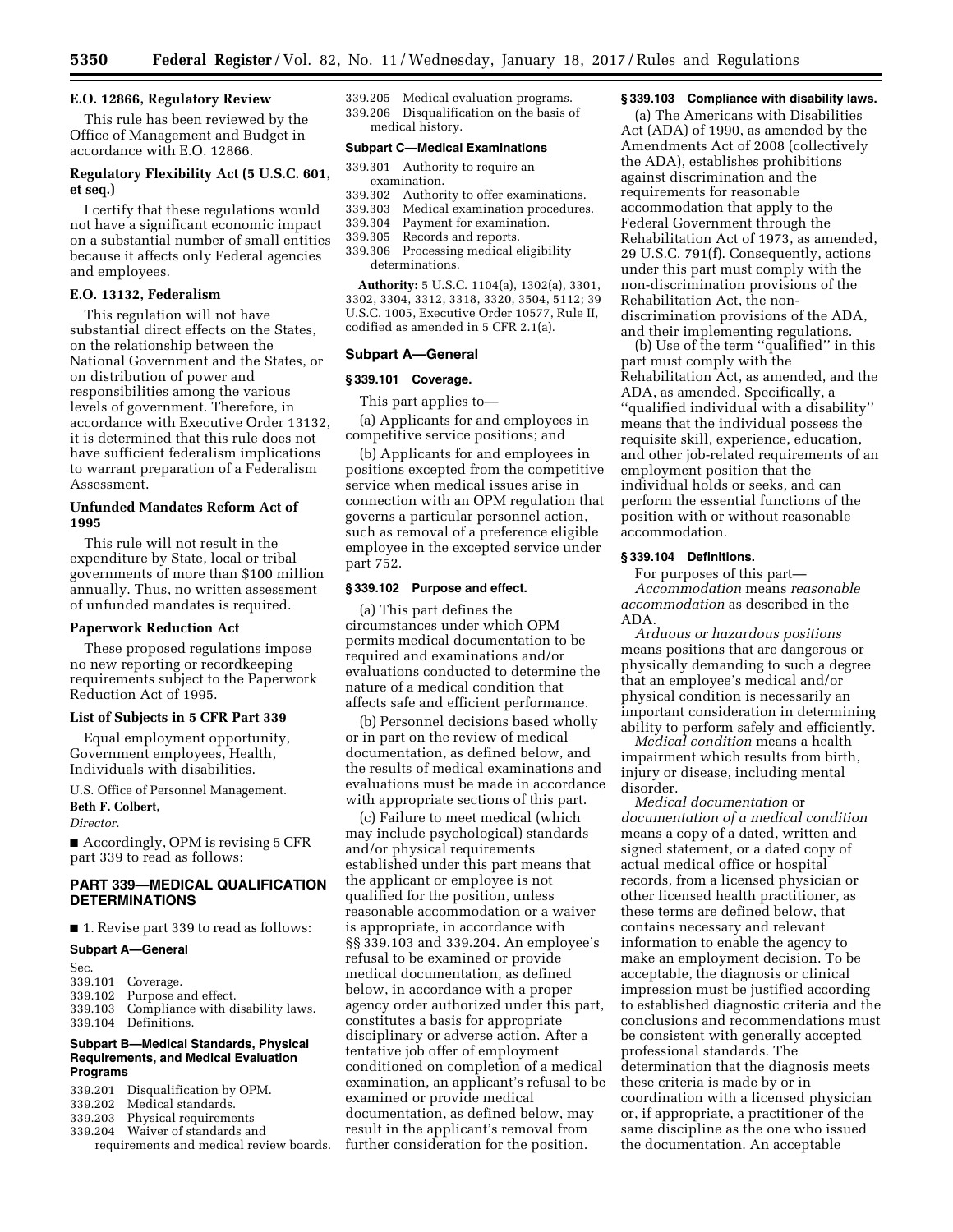diagnosis must include the information identified by the agency as necessary and relevant to its employment decision. This information may include, but is not limited to, the following:

(1) The history of the medical condition(s), including references to findings from previous examinations, treatment, and responses to treatment;

(2) Clinical findings from the most recent medical evaluation, including any of the following: Findings of physical examination; results of laboratory tests; X-rays; EKGs and/or other special evaluations or diagnostic procedures; and, in the case of psychiatric examination or psychological assessment, the findings of a mental status examination and/or the results of psychological tests, if appropriate;

(3) Diagnosis, including the current clinical status;

(4) Prognosis, including plans for future treatment and an estimate of the expected date of full or partial recovery;

(5) An explanation of the impact of the medical condition(s) on overall health and activities, including the basis for any conclusion as to whether restrictions or accommodations are necessary and, if determined to be necessary, an explanation supporting that determination; and, either of the following:

(6) An explanation of the medical basis for any conclusion that indicates the likelihood that the applicant or employee will suffer sudden incapacitation or subtle incapacitation by carrying out, with or without accommodation, the tasks or duties of a specific position; or

(7) Narrative explanation of the medical basis for any conclusion that the medical condition has or has not become static or well-stabilized and the likelihood that the applicant or employee may experience sudden incapacitation or subtle incapacitation as a result of the medical condition. In this context, ''static or well-stabilized'' medical condition means a medical condition which is not likely to change as a consequence of the natural progression of the condition, such as a result of the normal aging process, or in response to the work environment or the work itself.

*Medical evaluation program* means a program of recurring medical examinations or tests established by written agency policy or directive, to safeguard the health of employees whose work may subject them or others to significant health or safety risks due to occupational or environmental exposure or demands. For example, an agency policy or directive may include

medical clearances and medical surveillance to test for occupational exposure to biological, chemical, and/or radiological hazardous agents, occupational diseases, and occupational risk.

*Medical restriction* is a medical determination that an applicant or employee is limited, or prevented from performing a certain type or duration of work or activity (*e.g.,* standing and/or ability to concentrate) or motion (*e.g.,*  bending, lifting, pulling), because of a particular medical condition or physical limitation. The purpose of a medical restriction is to try to prevent aggravation, acceleration, exacerbation, or permanent worsening of the medical condition or physical limitation.

*Medical standard* is a written description of the minimum medical requirements necessary for an applicant or employee to perform essential job duties as a condition of employment.

*Medical surveillance* is the on-going systematic collection and analysis of health data to improve and protect the health and safety of employees in the workplace, and to monitor for health trends both in individual workers and in population of workers. Medical surveillance can include the tracking of occupational injuries, illnesses, hazards, and exposures, as well as laboratory and examination-based medical data, in order to identify findings that could provide an early warning of, or indicate the risk for, an occupational disease. Medical surveillance also is part of compliance with those Federal and state regulations that require medical monitoring when employees use or are exposed to certain hazardous materials.

*Physical requirement* is a written description of job-related physical abilities that are essential for performance of the duties of a specific position.

*Physician* means a licensed Doctor of Medicine or Doctor of Osteopathy, or a physician who is serving on active duty in the uniformed services and is designated by the uniformed service to conduct examinations under this part.

*Practitioner* means a person providing health services who is not a medical doctor, but who is certified by a national organization, licensed by a State, and/or registered as a health professional to provide the health service in question.

*Subtle incapacitation* means gradual, initially imperceptible impairment of physical or mental function, whether reversible or not, which is likely to result in safety, performance and/or conduct issues that may undermine the agency's commitment to maintaining a safe working environment for all employees and others.

*Sudden incapacitation* means abrupt onset of loss of control of physical or mental function(s), whether reversible or not, which is likely to result in safety, performance or conduct issues that may undermine the agency's commitment to maintaining a safe working environment for all employees and others.

# **Subpart B—Medical Standards, Physical Requirements, and Medical Evaluation Programs**

## **§ 339.201 Disqualification by OPM.**

OPM must review and decide upon an agency's request to pass over a candidate, who is a preference eligible, on medical grounds pursuant to § 339.306. OPM may deny an applicant employment by reason of physical or mental unfitness for the position for which he or she has applied. An OPM decision under this section or § 339.306 is separate and distinct from a determination of disability pursuant to statutory provisions for disability retirement under the Civil Service Retirement System and the Federal Employees' Retirement System.

#### **§ 339.202 Medical standards.**

OPM may establish and/or approve medical standards for a Governmentwide occupation (*i.e.,* an occupation common to more than one agency) or approve revisions to its established medical standards. An individual agency may establish medical standards for positions that predominate in that agency (*i.e.,* where the agency has 50 percent or more of the positions in a particular occupation). Such standards must be justified on the basis that the duties of the positions are arduous or hazardous, or require a certain level of health status for successful performance when the nature of the positions involves a high degree of responsibility toward the public or sensitive national security concerns. The rationale for establishing the standard must be documented and supported by a study(ies) or evaluation(s) establishing the medical standard is job-related to the occupation(s). Medical standards established by agencies must be approved by OPM prior to implementation. Standards established by OPM or an agency must be:

(a) Established by written directive and uniformly applied, and

(b) Directly related to the actual performance and requirements necessary for the performance of the duties of the position.

## **§ 339.203 Physical requirements.**

(a) An agency may establish physical requirements for individual positions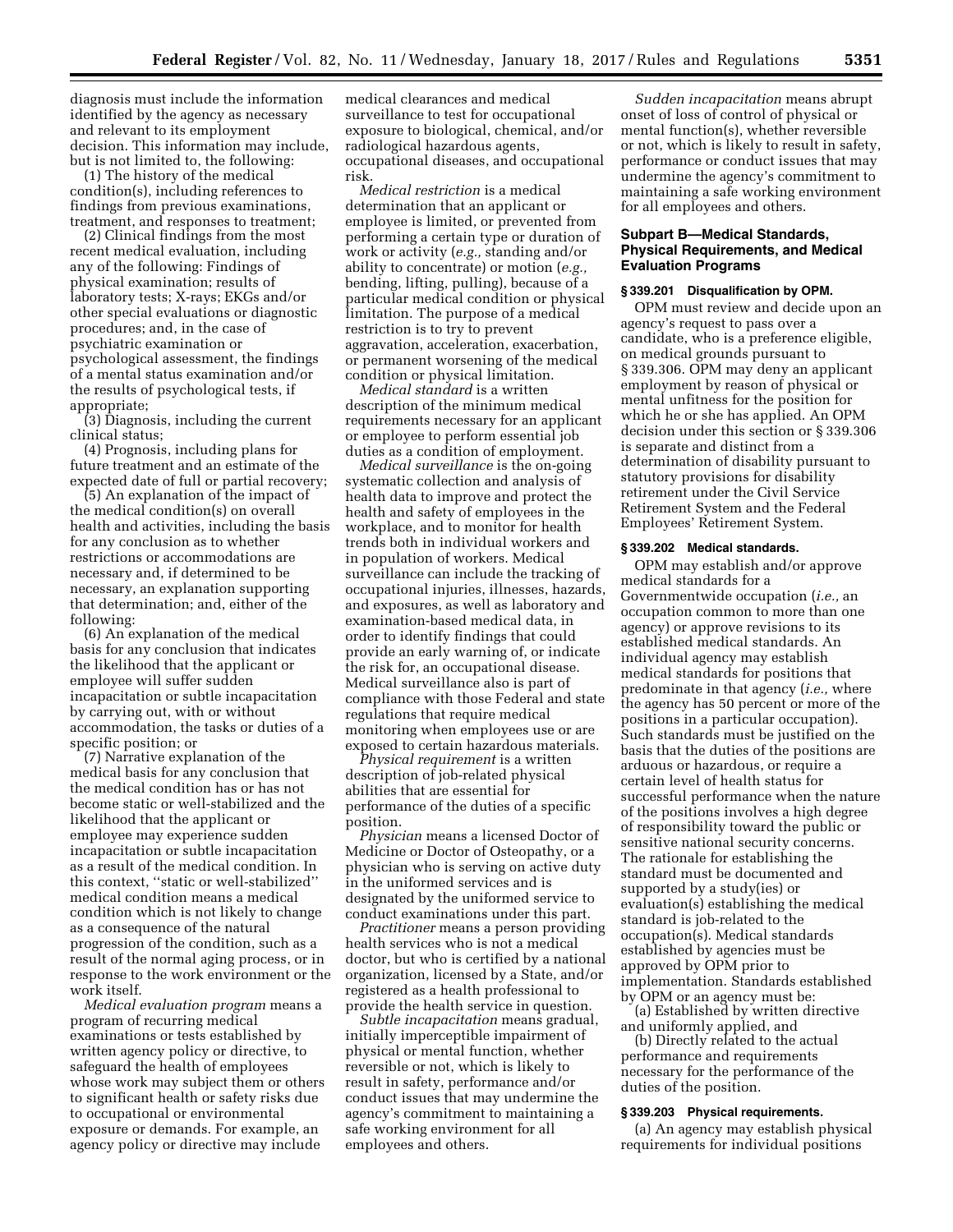without OPM approval when such requirements are considered essential for performance of the duties of a specific position. Physical requirements must be clearly supported by the actual duties of the position, documented in the position description, and supported by a study(ies) or evaluation(s) establishing physical requirement(s) is job-related to the occupation(s).

(b) An applicant or employee may not be disqualified arbitrarily on the basis of physical requirements or other criteria that do not relate specifically to performance of the duties of a specific position.

## **§ 339.204 Waiver of standards and requirements and medical review boards.**

(a) An agency must waive a medical standard or physical requirement established under this part when an applicant or employee, unable to meet that standard or requirement, presents sufficient evidence that the applicant or employee, with or without reasonable accommodation, can perform the essential duties of the position without endangering the health and safety of the applicant or employee or others. Additional information obtained by the agency may be considered in determining whether a waiver is appropriate. An agency may establish timeframes, in writing, for submission of initial or additional information for consideration, with allowance for reasonable extensions.

(b) Agencies may, but are not required to, establish medical review boards to help the agency provide a case-by-case, fact-based, individualized assessment whenever an individual is found to not meet agency medical standards or physical requirements. An agency may also use a medical review board as a forum for a higher level of review within the agency when medical questions or issues arise. If established, the Board is expected to recommend administrative actions that are consistent with applicable law, as well as applicable and current medical practice standards of care, through the combined expertise of its members.

(c) The use and composition of a medical review board will be determined by the agency. Upon request, an agency will provide to OPM information regarding the composition and use of medical review boards. OPM may issue guidance from time to time as to best practices with respect to the composition and use of such boards.

# **§ 339.205 Medical evaluation programs.**

Agencies may establish periodic medical examinations, medical surveillance, or immunization programs

by written policies or directives to safeguard the health of employees whose work may expose them or others to significant health or safety risks due to occupational or environmental exposure or demands. This may include the requirement to undergo vaccination with products approved by the Food and Drug Administration (*e.g.,* for national security reasons or in order to fulfill the duties of a position designated as national security sensitive). The need for a medical evaluation program must be clearly supported by the nature of the work. The specific positions covered must be identified and the applicants or employees notified in writing of the reasons for including the positions in the program.

## **§ 339.206 Disqualification on the basis of medical history.**

An employee or applicant may not be disqualified for any position solely on the basis of medical history. For positions subject to medical standards and/or physical requirements, and for positions under medical evaluation programs, a history of a particular medical condition may result in medical disqualification only if the condition at issue is itself disqualifying, recurrence of the condition is based on reasonable medical judgment, and the duties of the position are such that a recurrence of the condition would pose a significant risk of substantial harm to the health and safety of the applicant or employee or others that cannot be eliminated or reduced by reasonable accommodation or any other agency efforts to mitigate risk.

# **Subpart C—Medical Examinations**

# **§ 339.301 Authority to require an examination.**

(a) A routine pre-employment medical examination is appropriate only for a position with specific medical standards and/or physical requirements, or that is covered by a medical evaluation program established under this part.

(b) Subject to § 339.103, an agency may require an applicant or employee who has applied for or occupies a position that has medical standards and/or physical requirements, or is covered by a medical evaluation program established under this part, to report for a medical examination:

(1) Subsequent to a tentative offer of employment or reemployment (including return to work from medically based absence on the basis of a medical condition);

(2) On a regularly recurring, periodic basis after appointment in accordance with § 339.205; or

(3) Whenever the agency has a reasonable belief, based on objective evidence, that there is a question about an employee's continued capacity to meet the medical standards or physical requirements of a position.

(c) An agency may require an employee who has applied for or is receiving continuation of pay or compensation as a result of an injury or disease covered under the provisions of the Federal Employees' Compensation Act to report for an examination to determine medical limitations that may affect job placement decisions.

(d) An agency may require an employee who is released from his or her competitive level in a reduction in force under part 351 of this chapter to undergo a relevant medical evaluation if the position to which the employee has assignment rights has medical standards and/or physical requirements, that are different from those required in the employee's current position.

(e)(1) An agency may order a psychiatric examination (including a psychological assessment) only when:

(i) The result of a current general medical examination that the agency has the authority to order under this section indicates no physical explanation for behavior or actions that may affect the safe and efficient performance of the applicant or employee, the safety of others, and/or the vulnerability of business operation and information systems to potential threats, or

(ii) A psychiatric examination or psychological assessment is part of the medical standards for a position having medical standards or required under a medical evaluation program established under this part.

(2) A psychiatric examination or psychological assessment authorized under paragraphs (e)(1) of this section must be conducted in accordance with accepted professional standards by a licensed physician certified in psychiatry by the American Board of Psychiatry and Neurology or the American Osteopathic Board of Psychiatry and Neurology, or by a licensed psychologist or clinical neuropsychologist, and may only be used to make inquiry into a person's mental fitness as it directly relates to successfully performing the duties of the position without significant risk to the applicant or employee or others, and/or to the vulnerability of business operation and information systems to potential threats.

## **§ 339.302 Authority to offer examinations.**

An agency may, at its option, offer a medical examination (including a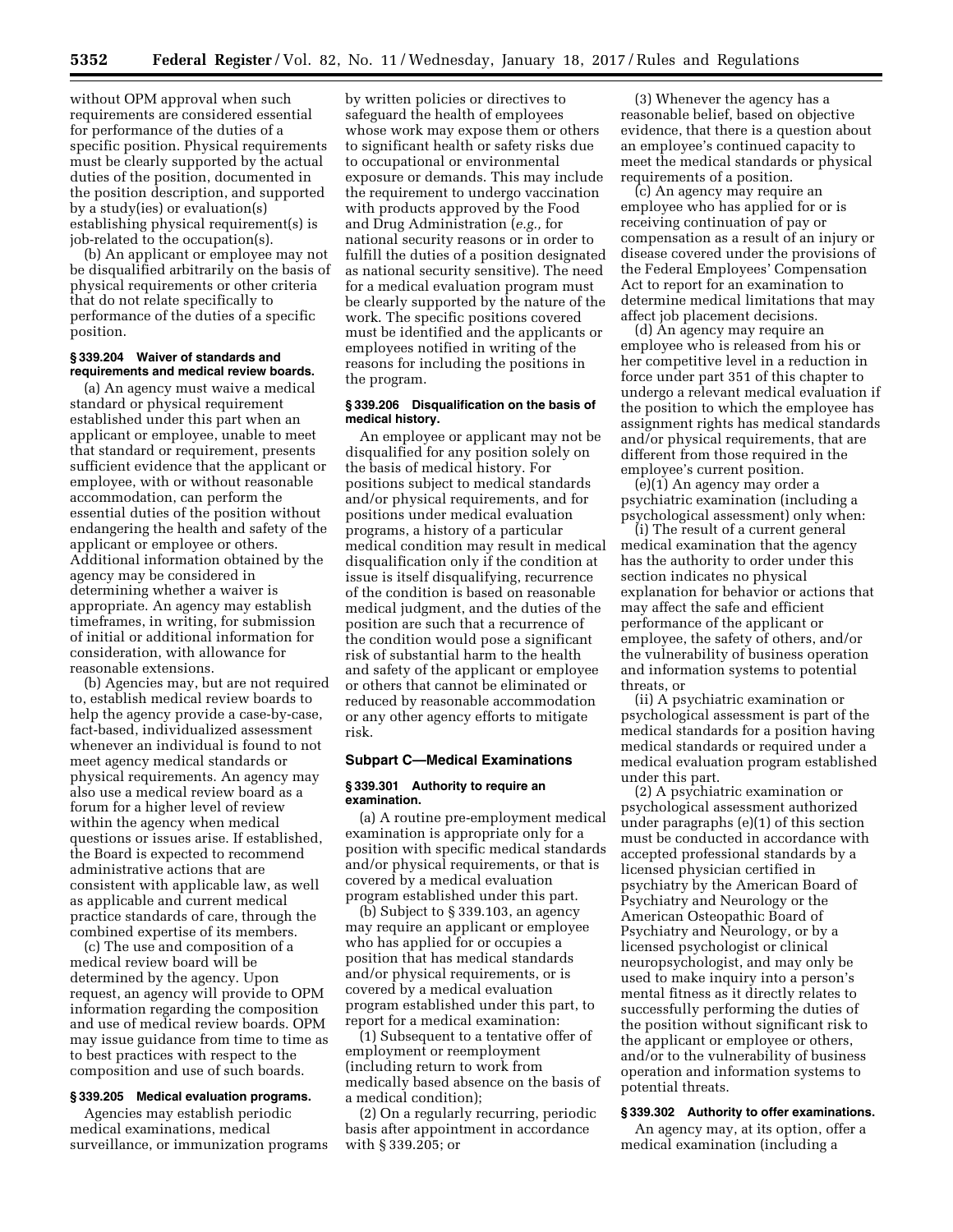psychiatric examination or psychological assessment) in situations where the agency needs additional medical documentation to make an informed management decision. This may include situations where an employee requests, for medical reasons, a change in duty status, assignment, working conditions, or any other different treatment (including reasonable accommodation or return to work on the basis of full or partial recovery from a medical condition) or where the employee has a performance or conduct problem that may require agency action. Reasons for offering an examination must be documented. When an offer of an examination has been made by an agency and the offer has been accepted by the applicant or employee, the examination must be carried out in accordance with the authorities cited in § 339.103. The results of the examination must also be used in accordance with the authorities cited in § 339.103.

# **§ 339.303 Medical examination procedures.**

(a) When an agency requires or offers a medical or psychiatric examination or psychological assessment under this subpart, it must inform the applicant or employee in writing of its reasons for doing so, the consequences of failure to cooperate, and the right to submit medical information from his or her private physician or practitioner. A single written notification is sufficient to cover a series of regularly recurring or periodic examinations ordered under this subpart. An agency may establish timeframes, in writing, for submission of medical documentation, with allowances for reasonable extensions.

(1) Refusal or failure to report for a medical examination ordered by the agency may be a basis for a determination that the applicant or employee is not qualified for the position. In addition, an employee may be subject to adverse action.

(2) Refusal or failure on the part of an applicant or the employee to authorize release of any results from an agency ordered or offered medical examination issued in accordance with §§ 339.301 or 339.302, or the results of any previous medical treatments or evaluations relative to the identified medical issue, to authorized agency representatives, including the agency physician or medical review officer and/or independent medical specialists, may be a basis for disqualification for the position by the hiring agency. In addition, an employee may be subject to adverse action.

(b) The agency designates the examining physician or other appropriate practitioner, but must offer the applicant or employee an opportunity to submit medical documentation from his or her private physician or practitioner for consideration in the medical examination process. The agency must review and consider all such documentation supplied by the private physician or practitioner. The applicant or employee must authorize release of this documentation to all authorized agency representatives. In situations where the medical documentation of the applicant or employee's private physician or practitioner is contradictory and cannot be resolved by the examining physician or the agency physician or medical review officer, the agency may, at its option, pursue another opinion from an appropriate specialist at agency expense. An applicant or employee also may, at his or her option, pursue another opinion from an appropriate specialist at his or her expense in the event of conflicting or contradictory medical documentation.

# **§ 339.304 Payment for examination.**

(a) An agency must pay for all medical and/or psychological and/or psychiatric examinations required or offered by the agency under this subpart, whether conducted by the agency's physician or medical review officer, an independent medical evaluation specialist (*e.g.,* occupational audiologist) identified by the agency, or a licensed physician or practitioner chosen by the applicant or employee. This includes special evaluations or diagnostic procedures required by an agency.

(b) Following conclusion of the initial medical, psychological, and/or psychiatric examination, the agency physician or medical review officer will render a final medical determination. In certain final medical ineligibility determinations, the agency physician or medical review officer may reference supplemental medical examination, testing or documentation, which the applicant or employee may submit to the agency for consideration and further review relative to potential medical eligibility. Under these circumstances, the applicant or employee is responsible for payment of this further examination, testing and documentation.

(c) An applicant or employee must pay to obtain all relevant medical documentation from his or her private licensed physician or required practitioners in instances where no medical examination is required or

offered by the agency, but where the agency requests the applicant or employee to provide medical documentation relative to an identified medical or physical condition in question or where the agency needs medical documentation to render an informed management decision.

(d) An applicant or employee must pay for a medical examination conducted by his or her private licensed physician or practitioner where the purpose of the examination is to secure a change sought by an applicant (*e.g.,*  new employment) or by an employee (*e.g.,* a request for change in duty status, reasonable accommodation, and/or job modification).

## **§ 339.305 Records and reports.**

(a) Agencies will receive and maintain all medical documentation and records of examinations obtained under this part in accordance with part 293, subpart E, of this chapter.

(b) The report of an examination conducted under this subpart must be made available to the applicant or employee under the provisions of part 297 of this chapter.

(c) Agencies must forward to the Office of Workers' Compensation Programs (OWCP), Employment Standards Administration, Department of Labor, a copy of all medical documentation and reports of examinations of employees who are receiving or have applied for injury compensation benefits under 5 U.S.C. chapter 81, including continuation of pay. The agency must also report to OWCP the failure of such employees to report for examinations that the agency orders under this subpart. When the employee has applied for disability retirement, this information and any medical documentation or reports of examination must be forwarded to OPM.

#### **§ 339.306 Processing medical eligibility determinations.**

(a) In accordance with the provisions of this part, agencies are authorized to medically disqualify a nonpreference eligible. A nonpreference eligible so disqualified has a right to a higher level review of the determination within the agency.

(b) OPM must approve the sufficiency of the agency's reasons to:

(1) Medically disqualify or pass over a preference eligible in order to select a nonpreference eligible for:

(i) A competitive service position under part 332 of this chapter; or (ii) An excepted service position in

the executive branch subject to title 5, U.S. Code;

(2) Medically disqualify or pass over a 30 percent or more compensably